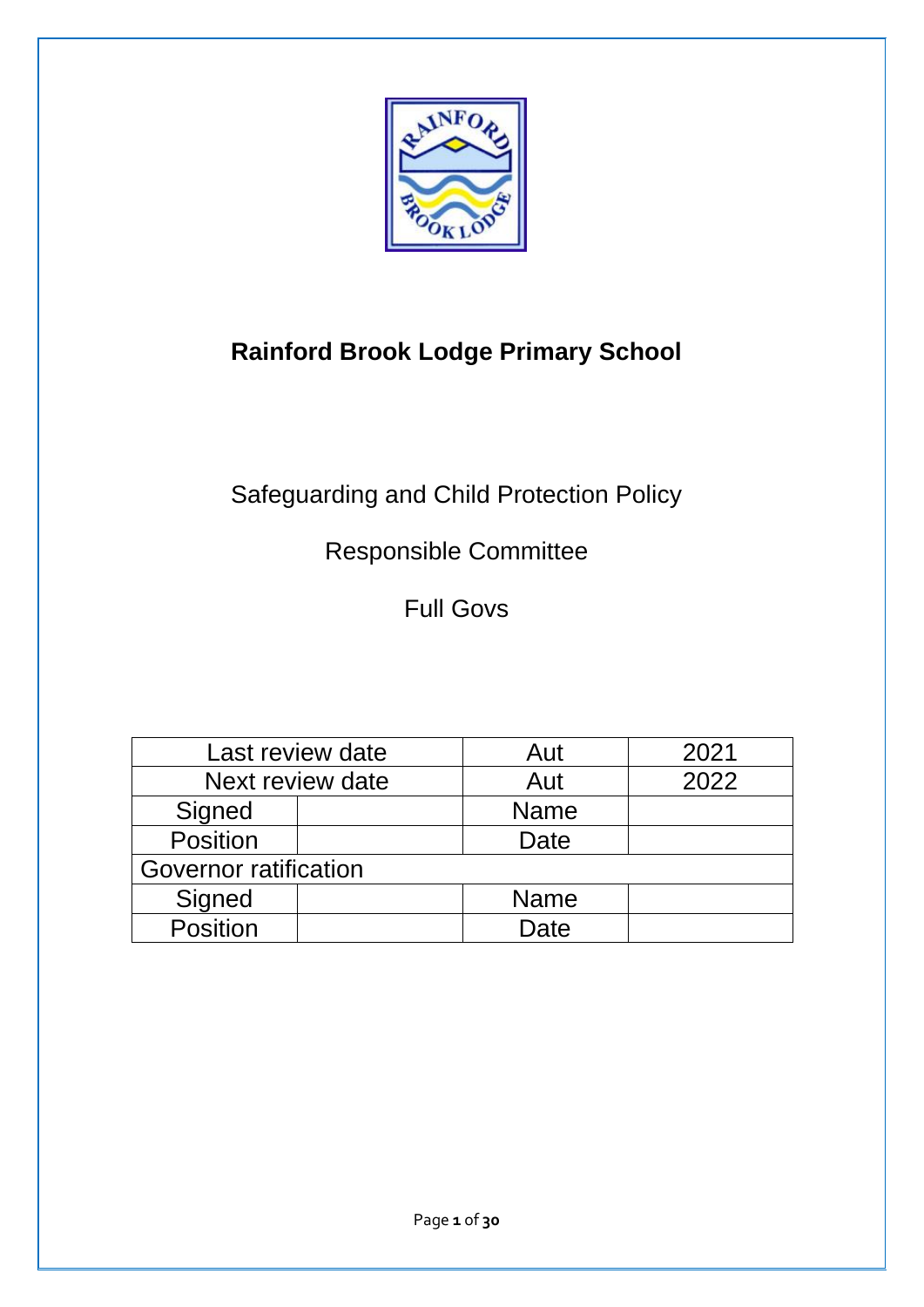The school recognises its obligation under Section 175 of the Education Act 2002 and the Children's Act 1989 and 2004 to promote and safeguard the welfare of all its pupils and sees its Child Protection and Safeguarding Policy as fulfilling a key part of this duty. Rainford Brook Lodge Primary School believe that all children, regardless of ethnicity, nationality, religion, culture, family circumstances, gender and ability, have the right to be protected. We believe that every child has the right to be happy, healthy and safe. Safeguarding and promoting the welfare of children is defined as, in accordance with Keeping Children Safe in Education 2021 "protecting children from maltreatment; preventing impairment of children's mental and physical health or development; ensuring that children grow up in circumstances consistent with the provision of safe and effective care; and taking action to enable all children to have the best outcomes".

This policy also links to the EYFS Early Adopter Framework (Section 3 'Safeguarding and Welfare Requirements').

# **Introduction**

Rainford Brook Lodge Primary School fully recognises the contribution it makes to safeguarding children.

There are three main elements to our policy:

- 1. Prevention through teaching, pastoral support and strong and authentic relationships with pupils and families.
- 2. Procedures for identifying and reporting cases or suspected cases of abuse. Because of our day to day contact with children, school staff are well placed to identify and act upon signs and indications of abuse.
- 3. Support for pupils who may have been subject to abuse and working with families and additional agencies in orderto address and prevent any safeguarding issues and achieve positive outcomes.

Our policy applies to everyone in school and is explained to them during induction and re-visited regularly (see Supervision Policy). This applies to all staff and volunteers working in the school, community, education staff and governors. Learning assistants, mid-day supervisors, office staff, as well as teachers can be the first point of disclosure for a child.

Concerned parents, carers or members of the community may also contact school governors, the headteacher or deputy headteacher if they are concerned about a child. All staff are required to read, comply and sign that they have understood Part 1 (as well as Annex A) of the Keeping Children Safe in Education 2021.

Please note that if you are ever concerned about the welfare of a child or family you must contact Social Care on 01744 676600 or the out of hours number on 0845 050 0148

Helpful guidance can be found in the 'What To Do If a Child is being Abused' 2015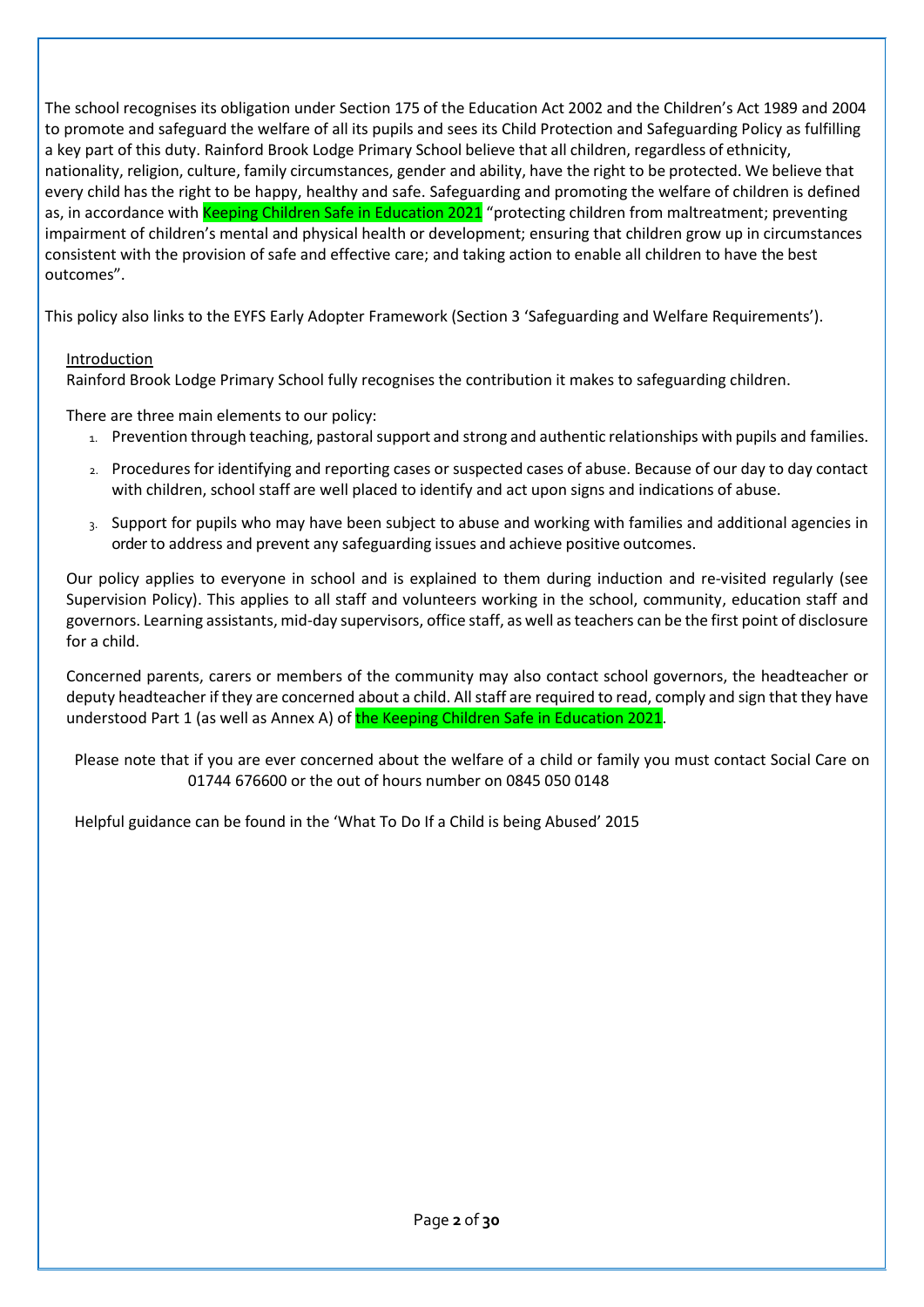# Our Mission Statement

At Brook Lodge we want MAGIC children!

This is children who are:

Motivated Aspirational Growing in Independence and Confidence

We strive to achieve this through:

Promoting and fostering positive relationships involving school, pupils and parents, the local community, national links and international links.

A challenging curriculum that is child led, ensuring the best start to a child's lifelong learning journey – building a firm foundation in the basic skills and creating positive experiences which will unlock every child's potential.

Recognising and celebrating a child's achievements on every step along their learning journey.

Removing any barriers to learning, providing equal opportunities in all we do.

A happy, healthy, safe and secure learning environment and learning experience.

Providing outstanding teaching throughout the curriculum and in all we offer.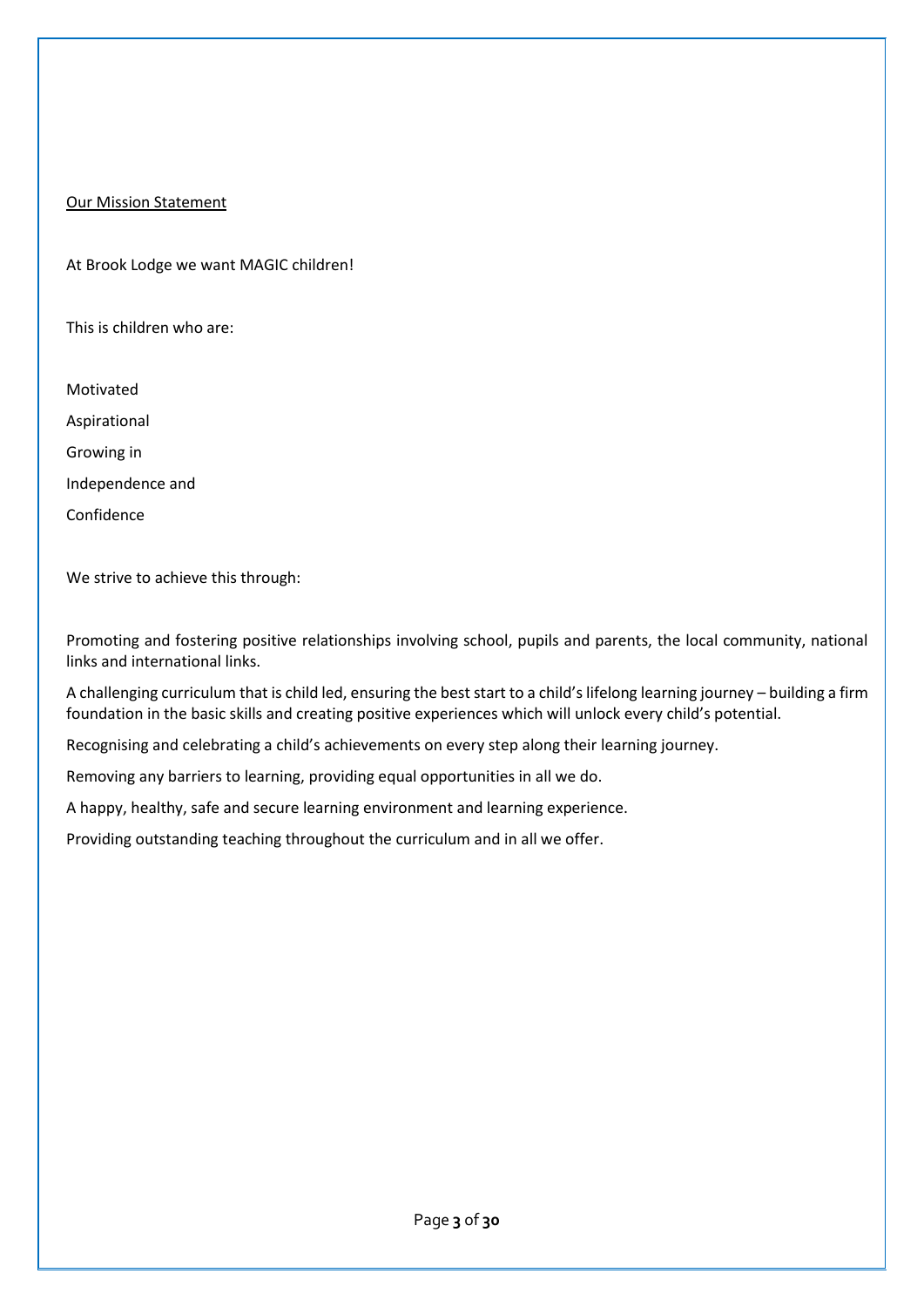# What is Safeguarding?

Safeguarding is defined in the 'Keeping Children Safe in Education' guidance (Sept 2020) as:

- Protecting children from maltreatment
- Preventing impairment of children's mental and physical health or development
- Ensuring that children grow up in circumstances consistent with the provision of safe and effective care
- Taking action to enable all children to have the best outcomes

At Rainford Brook Lodge, we promote a culture of openness and accountability with safeguarding:

- We share and use information
- Elements of safeguarding are built into our curriculum
- We accept that safeguarding really is everyone's responsibility

# Types and definitions of abuse

To best safeguard our children, staff must know about abuse as it can take many different forms. Rainford Brook Lodge Primary School staff receive training to understand the different forms of abuse and their signs and symptoms. Definitions and examples of the different forms of abuse can be found in Appendix 1.

The four main categories of abuse are:

- ➢ Physical Abuse
- ➢ Emotional Abuse
- ➢ Sexual Abuse
- ➢ Neglect

In relation to 'Keeping Children Safe in Education 2021', Rainford Brook Lodge Primary School also recognise additional forms of abuse which children may be at risk of.

These include:

- ➢ Female Genital Mutilation or FGM
- $\triangleright$  Bullying, including cyber-bullying
- $\triangleright$  Children missing from home or care
- $\triangleright$  Contextual safeguarding
- $\triangleright$  Domestic abuse (including violence, controlling and coercive behaviour)
- $\triangleright$  Drug and alcohol misuse
- $\triangleright$  Fabricated or induced illness
- ➢ Faith abuse and so-called honour-based violence
- $\triangleright$  Gangs and youth violence
- ➢ Gender based violence/ violence against women and girls (VAWG)
- ➢ Hate
- ➢ Mental Health
- Modern Slavery
- ➢ Radicalisation and Extremism.
- ➢ Forced Marriage
- ➢ Child Sexual Exploitation orCSE
- ➢ Private Fostering
- ➢ Child Missing in Education
- ➢ Peer on Peer abuse or Child on Child Abuse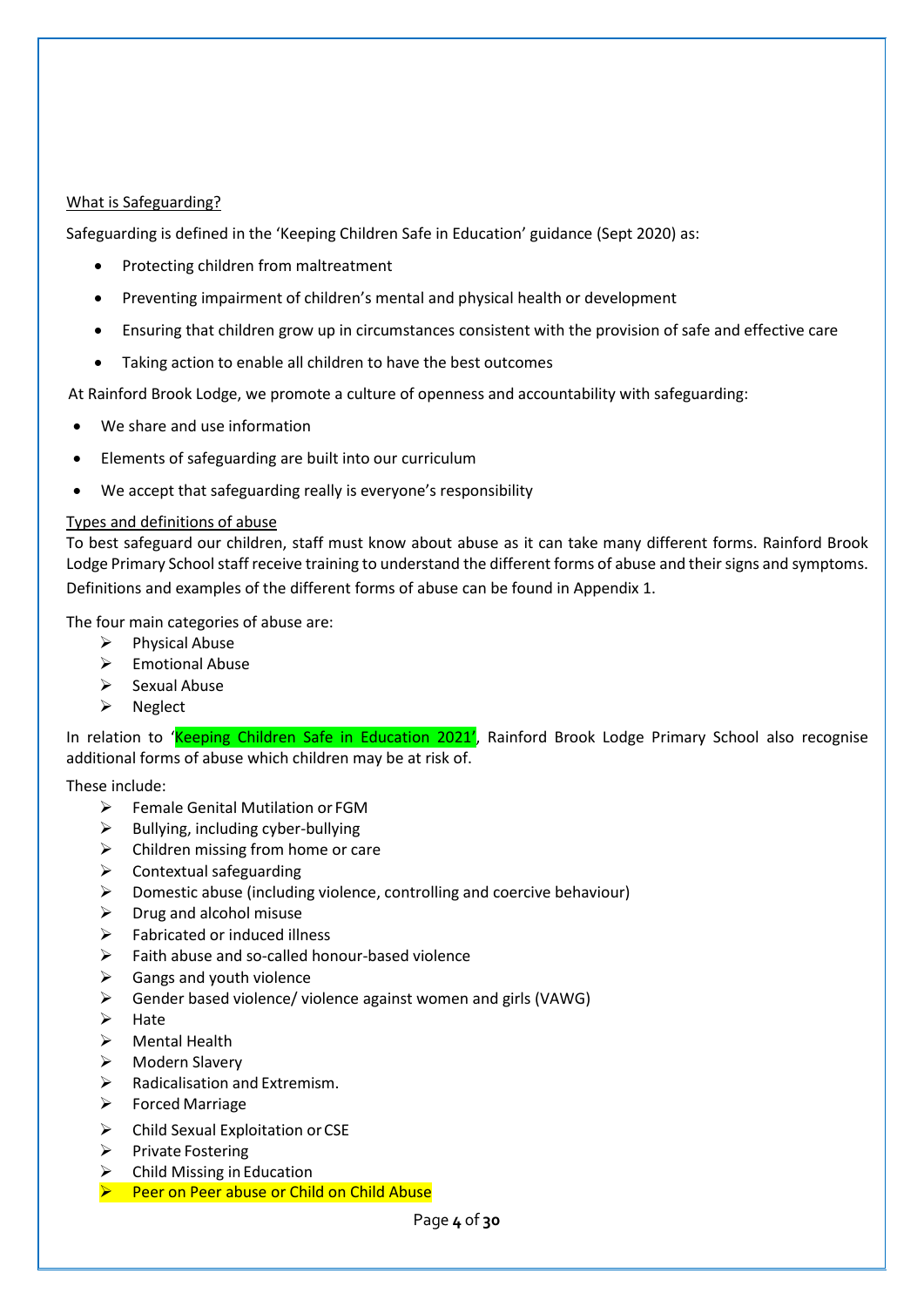- ➢ Sexting
- ➢ Trafficking
- $\triangleright$  Up skirting
- $\triangleright$  Children at risk from, or involved with serious violent crime including Child Criminal Exploitation

# Prevention

Rainford Brook Lodge Primary School recognises high self-esteem, supportive friends and positive relationships with trusted adults' support, prevention and early intervention when it comes to safeguarding children.

## The school will therefore:

- $\triangleright$  Establish and maintain an ethos where children feel secure, encouraged to talk and are listened to;
- ➢ Ensure children to know that there are adults in school whom they can approach if they are worried or are in difficulty;
- $\triangleright$  Embed skills throughout school that help children to keep themselves safe. This includes throughout the curriculum, whole school initiatives and bespoke interventions/activities.
- $\triangleright$  Include in the curriculum, materials which will help children develop a realistic perspective and appropriate attitude to the responsibilities of adult life and the treatment of children.
- $\triangleright$  Teach specific safeguarding topics within the curriculum across all year groups. Here at Rainford Brook Lodge Primary School, we recognise the significance of teaching children how to keep themselves safe. A comprehensive PSHE scheme is in place as well as specific issues dealt with through assemblies and lessons across the curriculum. This includes e-safety. Within PSHE, Relationships and Sexual Health is also taught at an age appropriate level (See RSE policy)

#### Procedures

Rainford Brook Lodge Primary School follows the procedures set out by the St. Helens Safeguarding Children Board, which are available at [https://sthelenssafeguarding.org.uk/scp.](https://sthelenssafeguarding.org.uk/scp) Rainford Brook Lodge Primary School strives to create a culture of vigilance within school. Therefore, we have clear internal procedures for dealing with safeguarding issues; these must be adopted and followed by all staff members and volunteers.

#### The school will:

- 1. Ensure it has two Designated Safeguarding Leads who are responsible for dealing with safeguarding issues within school. Both staff will have undertaken the training course provided by the Local Authority as minimum; this will be refreshed annually.
- 2. Recognise the key role of the Designated Safeguarding Lead and arrange all necessary support and training.
- 3. Receive additional training in order to best support children and their families and achieve positive outcomes regardless of individual circumstances or challenges.
- 4. Ensure every member of staff and every governor know the name of the Designated Safeguarding Leads and Deputy DSLs and their roles and that disclosures are reported directly to them to deal with. They are:

Mr Phil Reece –Headteacher (Designated Safeguarding Lead) – 01744 678816

Mrs Kathryn Hodkinson – Deputy Headteacher (Deputy Designated Safeguarding Lead) – 01744 678816

Emails can be made to brooklodge@sthelens.org.uk

The name of the Governor responsible for safeguarding is: Mrs A. Culley All can be contacted through the school at [brooklodge@sthelens.org.uk](mailto:brooklodge@sthelens.org.uk) or by telephoning 01744 678816.

Page **5** of **30**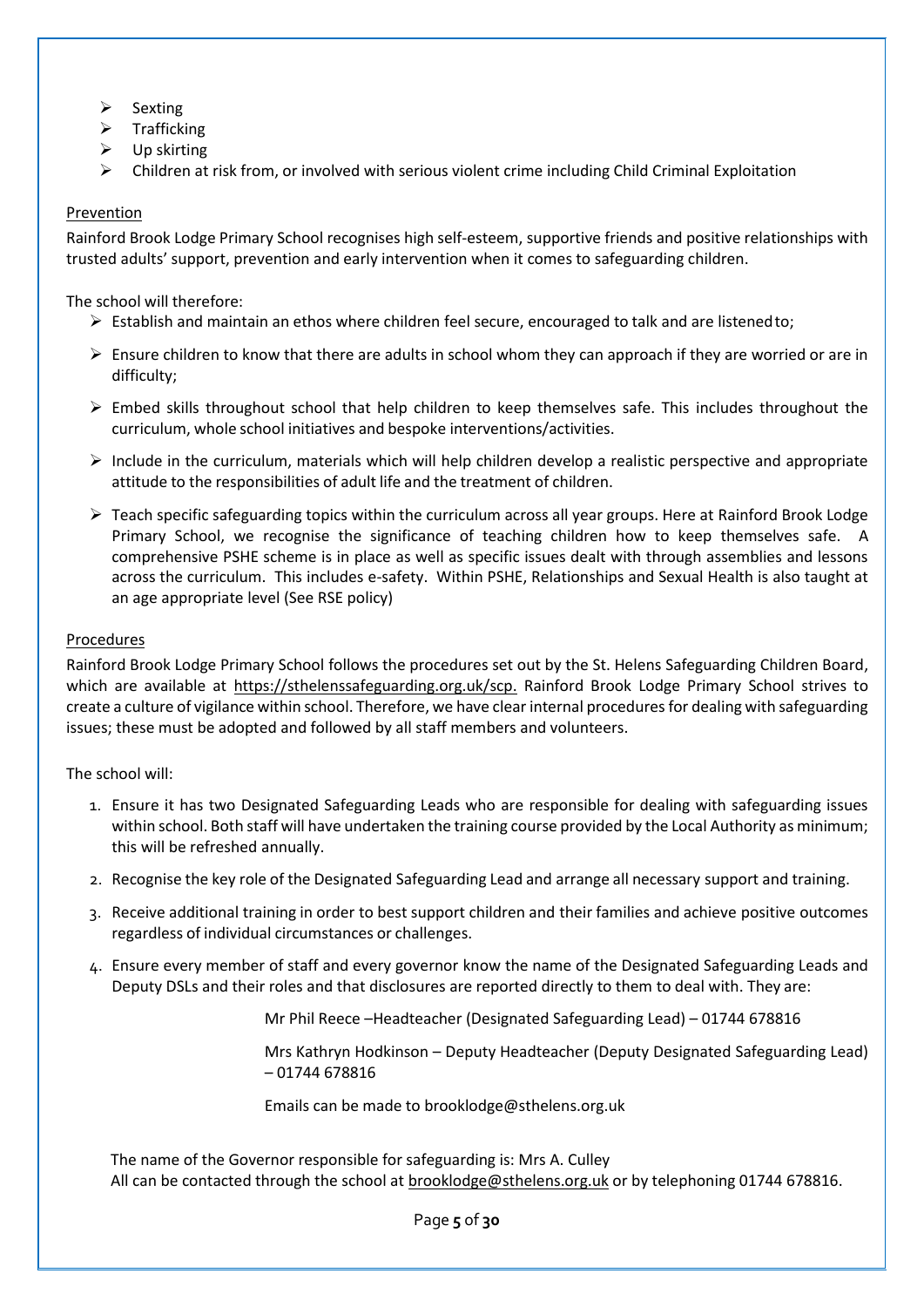The role of the Governor responsible for safeguarding is to ensure that as a Governing body: -

- ensure that a DSL and Deputy DSL has been appointed;
- a Safeguarding and Child Protection policy is in place (and reviewed annually)
- delegated responsibility for the implementation, awareness of, and ensuring of complicity with the above policy
- has undertaken appropriate training
- receives termly reports regarding Safeguarding
- will undertake periodic checks to ensure all safeguarding procedures are working effectively

5. Ensure that all members of staff and volunteers are aware of the need to be alert to signs and symptoms of abuse and know how to effectively respond to a child with immediate effect who makes a disclosure.

Staff complete an incident or concern on cPoms(where this is not available, a paper concerns sheet is available from the staffroom and can be scanned to cPoms later). A factual accurate account of the incident/concern and all additional information required in the boxes filled on cPoms (with additional details needed for paper copies eg date/time/names etc) should be completed. All concerns are then immediately passed to the DSL who assesses the action to be taken.

At least annually, staff are issued with relevant policies and procedures and associated training relating to child protection and safeguarding. This policy (and other relevant supporting documents) are available to all staff at all times digitally

Ensure that parents and carers have an understanding of the responsibility placed on the school and staff to safeguard children in accordance with the following documents:

- **Keeping Children Safe in Education (September 2021)**
- Working Together to Safeguard Children (July 2018.)

Safeguarding and promoting the welfare of children is everyone's responsibility. Everyone who comes into contact with children and their families and carers has a role to play in safeguarding children. In order to fulfil this responsibility effectively, all professionals must make sure their approach is child-centred. This means that they must consider, at all times, what is in the best interests of the child. Keeping Children Safe in Education September 2020 Pg. 4

- 6. Provide refresher training for all staff every year and a Safeguarding Induction (including issuing the Child Protection and Safeguarding Policy) for new staff and volunteers so that they know:
	- i. their personal responsibilities,
	- ii. the local policy and procedures,
	- iii. the need to be vigilant in identifying cases of abuse,
	- iv. the appropriate way to take action and support a child who makes a disclosure.
- 7. Notify the local Social Care team if:
	- a) There are concerns regarding a child's welfare or safety
	- b) It must have to exclude a pupil on a Child Protection Plan or who has involvement with social care, either for a fixed term or permanently.
	- c) There is an unexplained absence of a pupil on a Child Protection Plan or who has involvement with social care.
	- d) Parents and carers will always be notified and their consent requested when a referral to social care in necessary. However, this may be overridden if it is deemed to put the child at further risk.

The above will be based on LSCB procedures and using the Continuum of Need as a basis for deciding on levels of concern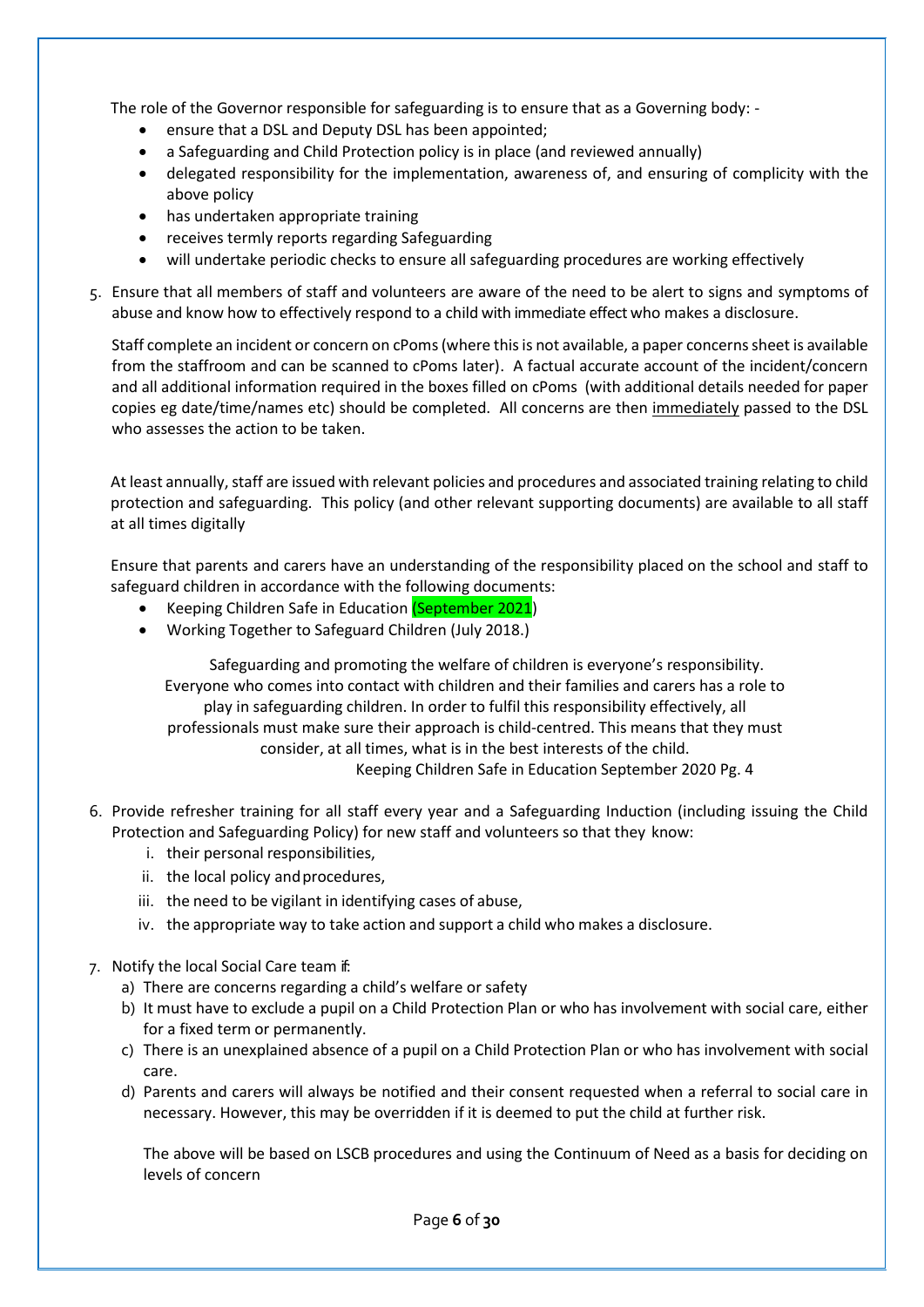- 8. Work to develop effective links with relevant agencies and co-operate as required with their enquiries regarding safeguarding matters including attendance at initial case conferences, core group meetings and child protection review conferences. This may also include information exchange where initial concerns are raised (with reference to 'Information Sharing' – HM Government 2015)
- 9. Keep electronic records of concerns about children (noting the date, event and action taken) even when there is no need to refer the matter to SocialCare (use of cPoms for this).
- 10. Ensure that current records are kept securely, with users required to have two-factor authentication to access them where there is access to all children (teachers have access to view their own class only). Teaching assistants can fill in but not view any records on cPoms. Archived files kept securely for 18 years within CPOMS portal.
- 11. Adhere to the procedures set out by the St. Helens Safeguarding Children Board and their Safeguarding Procedures when an allegation is made against a member of staff. All allegations will be referred to the Local Authority Designated Officer (LADO). Staff, parents, carers and members of the public may make a referral to the LADO on 07717366904 or [sthelenslado@sthelens.gov.uk](mailto:sthelenslado@sthelens.gov.uk).
- 12.Employ robust and secure safer recruitment procedures which are always mindful of protecting children from unsuitable people. Staff and governor trained in 'Safer Recruitment'.
- 13. Ensure that all our practice is child centred and puts the voice of the child first.

14.Seek guidance from the safeguarding Children In Education Advisor at Atlas House.

15. Seek guidance from the GoverningBody.

#### Managing allegations against staff members

Any allegation against a member of staff will always be taken seriously and dealt with immediately. At Rainford Brook Lodge Primary School, it is important to ensure that any allegation is thoroughly investigated in order to effectively ensure the safety of the child but also the staff member involved.

Any allegation against a member of staff must be reported to the Headteacher. The Headteacher and DSL will follow the Allegation Procedures of the LA adopted by the governing body. In the event of an allegation being made against the headteacher, staff must either report to the deputy headteacher or to the Chair of Governors (Mr Iain Beaton).

It may be necessary to contact the Local Authority Designated Officer (LADO) for further advice. However, if it is evident that the allegation is true, or if we are advised by the LADO, then a LADO referral will be completed. The LADOs share a duty rota they are:

Amanda Philp

Joanne Unsworth

Debra Shannon

All can be contacted through the LADO Secretary on 07717366904

The Confidential Reporting/Whistleblowing Policy provides staff with an effective procedure for reporting

concerns. The purpose of the policy is to:

➢ encourage employees to feel confident in raising concerns and to question and act upon concerns about practice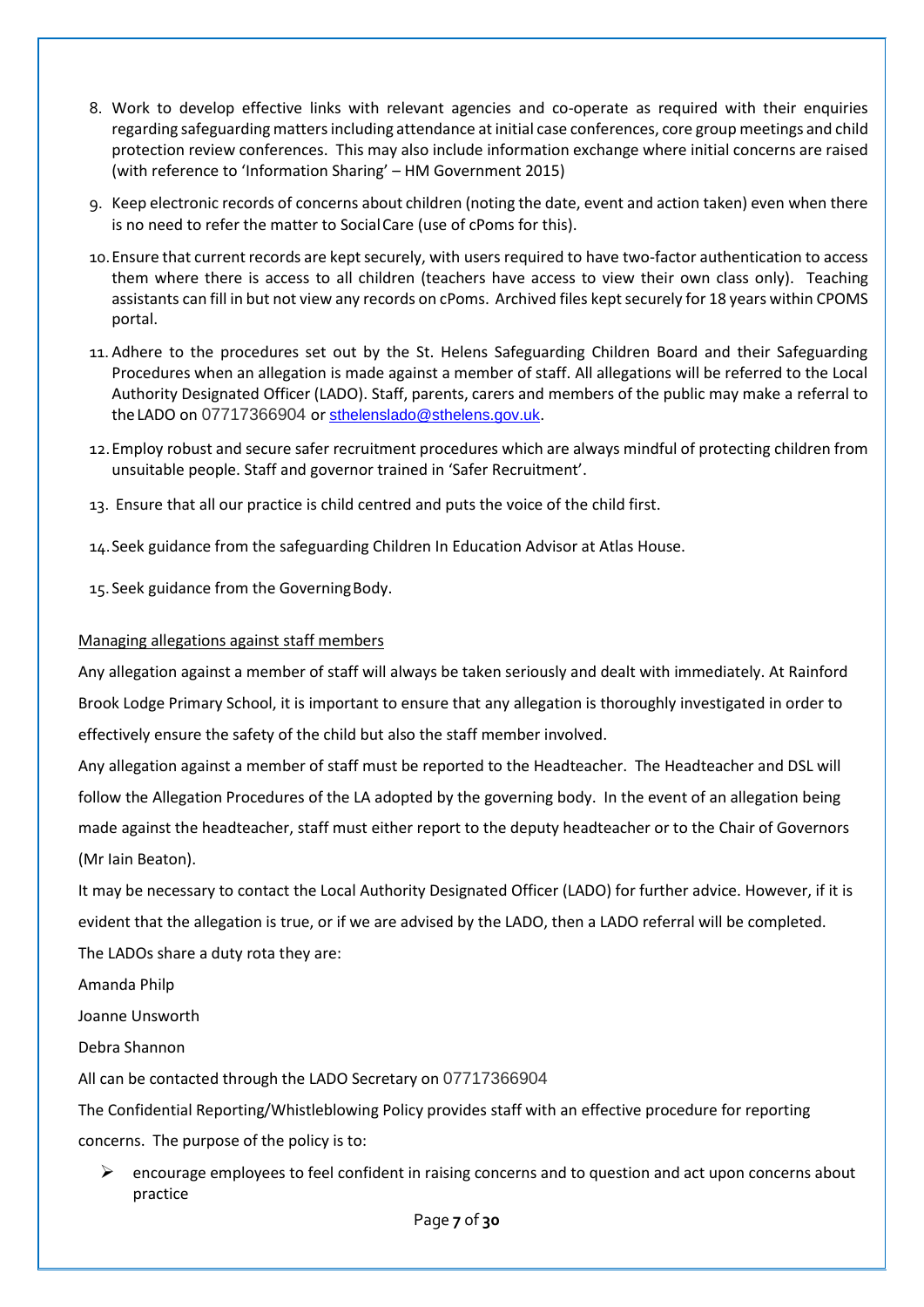- $\triangleright$  provide avenues for employees to raise those concerns and receive feedback on any action taken
- $\triangleright$  ensure that employees receive a response to their concerns and that they are aware of how to pursue them if they are not satisfied
- $\triangleright$  reassure employees that they will be protected from possible reprisals of victimisation if they have a reasonable belief that you have made any disclosure in good faith

Further Whistleblowing advice can be found by using the NSPCC: If you're a professional with concerns over how child protection issues are being handled in our school or another organisation, you can talk to us anonymously: NSPCC Whistleblowing helpline: 0800 028 0285

The Whistleblowing Advice Line offers free advice and support to professionals with concerns about how child protection issues are being handled in their own or another organisation.

False or malicious allegations will be taken extremely seriously and will not be tolerated under any circumstance. If the allegation turns out to be malicious, it will down to the Headteacher's as to whether a sanction must be issues. The LADO will also be contacted so the child's details can be recorded within the Local Authority in order to protect staff. If an allegation is made against a member of staff, it does not mean that the staff member will automatically be suspended. The Headteacher or Chair of Governors where appropriate, will make decisions based on individual cases in conjunction with the LADO and HR.

# Involving the Police

Where there are concerns that a pupil has committed a crime within school it may be necessary to contact the police. Where this might be the case then the DSL/Headteacher will make reference to guidance found at: [https://www.npcc.police.uk/documents/Children%20and%20Young%20people/When%20to%20call%20the%20police](https://www.npcc.police.uk/documents/Children%20and%20Young%20people/When%20to%20call%20the%20police%20guidance%20for%20schools%20and%20colleges.pdf) [%20guidance%20for%20schools%20and%20colleges.pdf](https://www.npcc.police.uk/documents/Children%20and%20Young%20people/When%20to%20call%20the%20police%20guidance%20for%20schools%20and%20colleges.pdf)

# Roles and responsibilities of the Designated Safeguarding Lead:

- The DSL has lead responsibility for dealing with any safeguarding and child protection concerns at school. It is important that someone is available at all times to deal with any concerns or offer support or guidance to staff. This means that Rainford Brook Lodge Primary School has implemented safeguarding systems that are robust and allow an alternative appropriate member of staff such as the deputy DSL, or member of SLT, to deal with a child protection concern quickly and effectively in the DSL's absence.
- The DSL acts as a source of support, guidance and expertise when deciding how to deal with a child protection concern. This can include making a referral to an external agency, including Children's Social Care.
- The DSL receives additional training, including Level 3 training which qualifies them as the Designated Safeguarding Lead. This needs to be updated a minimum of every two years. The DSL also receives additional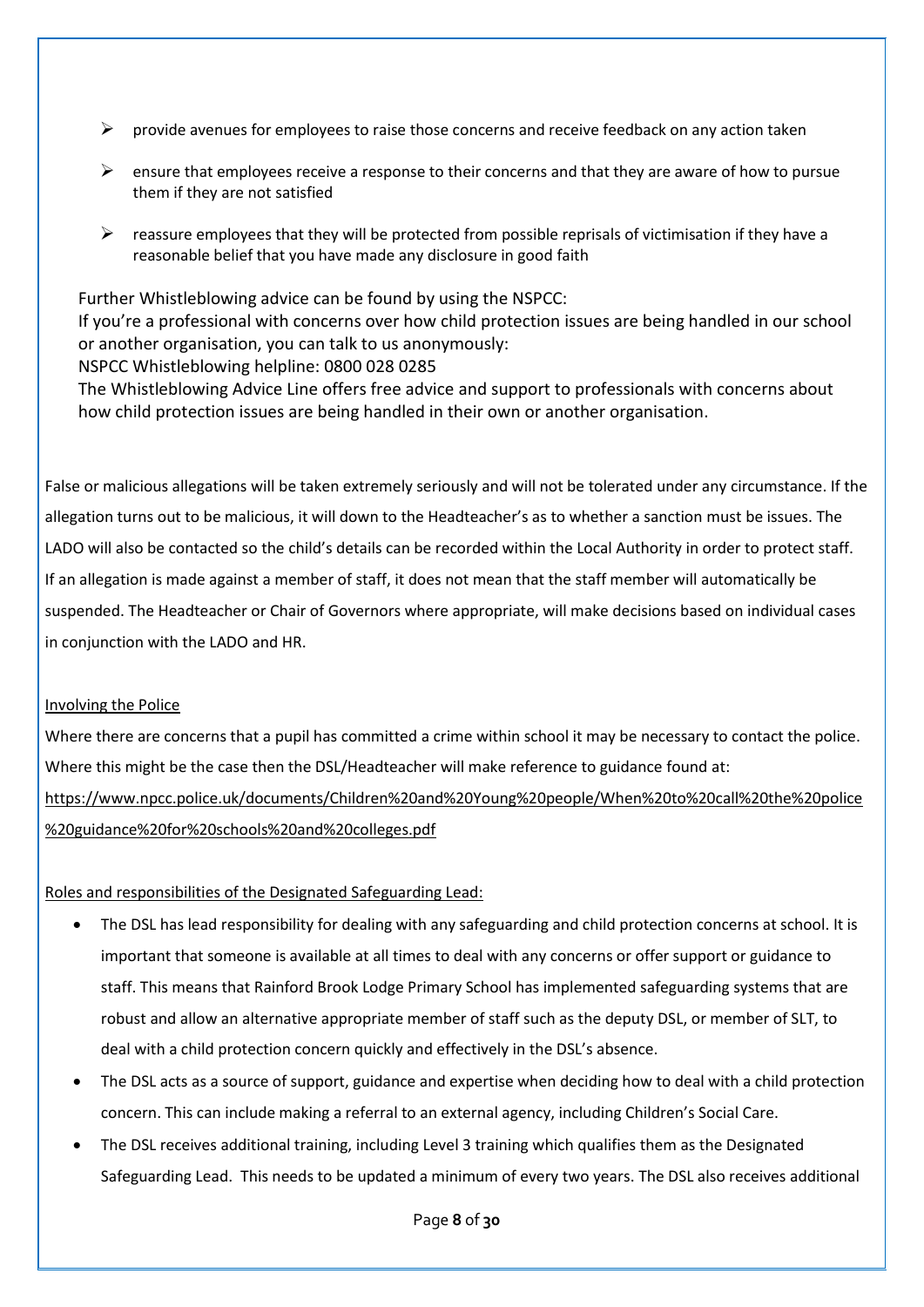training on a wide variety of safeguarding topics to ensure they are confidently able to deal with a vast array of issues at a professional level. The DSL will deliver statutory Level 2 Safeguarding Training to all staff and long-term volunteers or students on an annual basis. The school holds a CPD record of safeguarding and child protection training. For short term volunteers and members of staff, such as supply teachers, the visitors' handbook will be issued which covers safeguarding systems.

- The DSL, along with all staff, will be able to recognise signs and symptoms of abuse. However, it will be the DSL's responsibility to make an appropriate judgement on what action to take. This will be based on the concern raised and the DSL will always make decisions in collaboration with the deputy DSL or a member of the SLT.
- The DSL will make the decision of when to offer families support and at what level. The Early Help Assessment Tool (EHAT) can gather lots of information to support children and their families but requires parental consent.
- The DSL will attend regular training and network events and keep up to date with statutory guidance and changes in legislation.
- The DSL is responsible for writing and reviewing the school's Child Protection and Safeguarding Policy and ensuring it contains relevant and up to date information. All staff and parents/carers of children who attend Rainford Brook Lodge Primary School have a responsibility to read and adhere to the school's Child Protection and Safeguarding Policy.
- The DSL is responsible for creating and maintaining written and digital records of child protection and safeguarding concerns. Rainford Brook Lodge Primary School adheres to GDPR data protection rules and regulations; this means that individual safeguarding files will be stored and retained securely, for 18 years. However, please note, we will share information with other professionals if this is deemed to be necessary and in the best interest of the child's safety. This includes requests for information from other services such as the police or Children's Social Care. All individual safeguarding files must create an accurate and factual picture of a child and must be a tool in preventing any safeguarding concerns from escalating.
- The DSL will either complete or contribute to the S147 Audit which is reviewed and quality assured by the St. Helens Safeguarding Children's Partnership. This is a self-assessment tool which is used to ensure that school's safeguarding procedures are robust and effective.
- The DSL is aware of the St. Helens Safeguarding Children Partnership (SHSCP) and how it operates. The DSL will also attend regular training provided by SHSCP.
- The DSL will attend multi-agency meetings and provide concise and accurate written reports stating the school's perspective and professional opinion on the situation. The DSL will work with class teachers and other relevant members of staff in order to comprise an accurate and factual report. The DSL will also seek to obtain the wishes and feelings of the child or young person so their views are incorporated and shape the report. The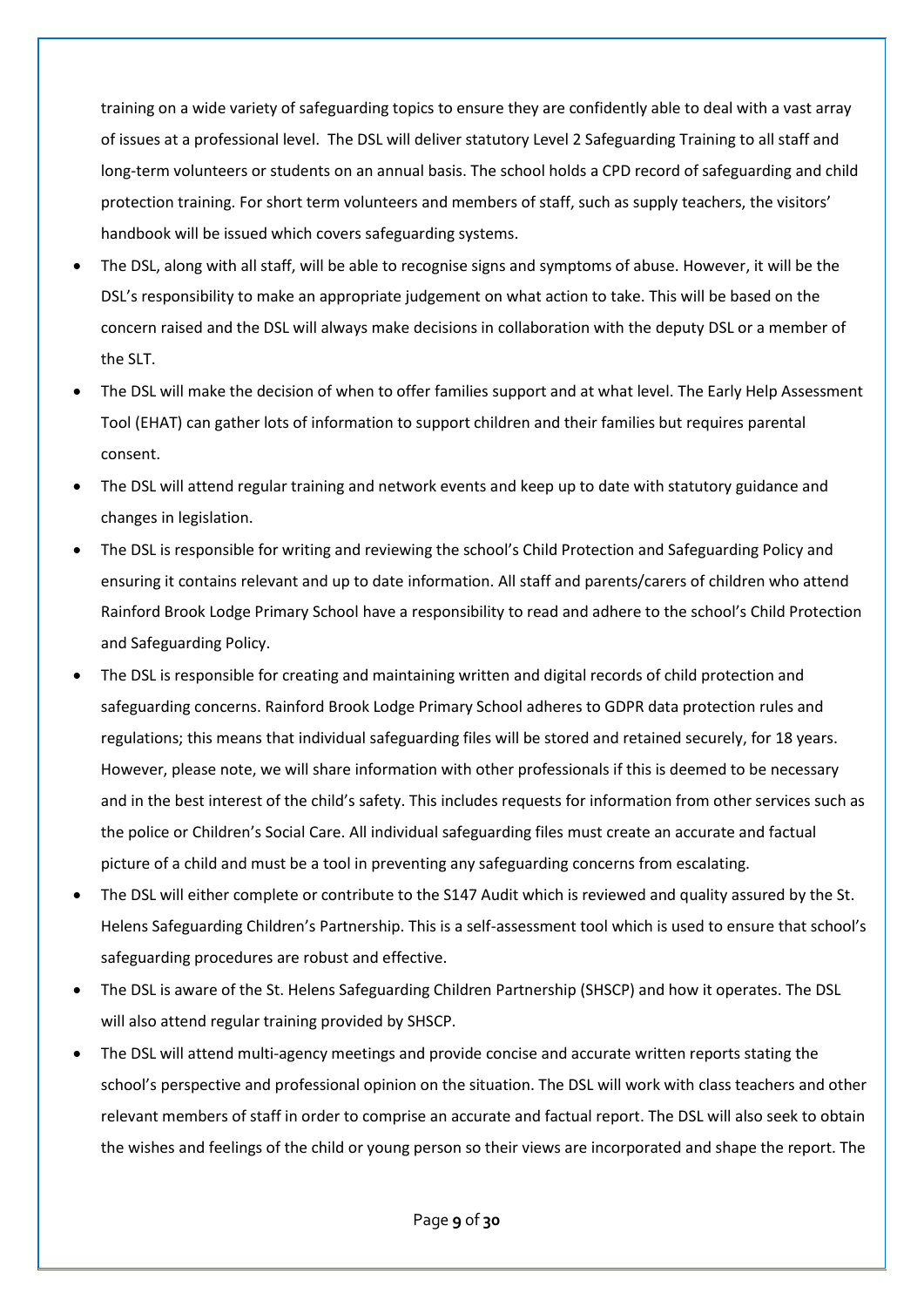DSL will attend Child Protection Conferences and will be responsible for contributing to the decision as to whether a child must be subject to a child protection plan.

- The DSL will provide written reports and contributions to external agency assessments. This can include Child and Family Assessments (social care), CAMHS assessments and Family Action Meetings (this is not an exhaustive list). Again, if sharing information is deemed to be necessary in order to ensure the safety or protection of a child, then the DSL will provide a report to the relevant agency. Parents or carers consent will be sought in most cases however there may be occasions where this is not appropriate or may compromise the safety of the child.
- The DSL monitors attendance and checks on the welfare of children who are not in school. The Child Protection and Safeguarding Policy is directly linked to and supports the school's attendance policy.
- The DSL ensures that Safeguarding/Child Protection concerns/issues are always an item on both the staff briefing and SLT agendas which take place weekly and that information is shared with the relevant staff.
- Between staff and the DSL, information about vulnerable children's academic progress and attainment must be known and all staff must have high aspirations for these children and the DSL must support staff to overcome challenges. This is especially important for children with social workers.

# Roles and responsibilities of the Deputy Safeguarding Lead:

- The Deputy DSL is responsible for dealing with any child protection concerns in the absence of the DSL.
- The Deputy DSL is a strategic part in the development and implementation of the school's safeguarding policies and procedures.
- The Deputy DSL also receives additional training, including the Level 3 training which qualifies them as the Designated Safeguarding Lead.

# Early Help

Rainford Brook Lodge Primary School recognises that early intervention can have a positive impact for our families and can prevent children from significant harm. We also recognise that as a school we are in a strong position to support our children and families, due to the frequency of contact we have with them as well as our strong working relationships. Therefore, we promote an Early Help Offer which is a graduated structure aimed at providing support at the appropriate and earliest level. This is in accordance with St. Helens Borough Council's Family Support Model.

> All school and college staff must be prepared to identify children who may benefit from early help. Early help means providing support as soon as a problem emerges at any point in a child's life, from the foundation years through to the teenage Keeping Children Safe in Education September 2019 Pg. 5

> Detailed information on early help can be found in Chapter 1 of Working Together to Safeguard Children 2018

| Level of Need | <b>Intervention</b> | Agencies who may be involved |
|---------------|---------------------|------------------------------|
|               |                     |                              |
|               |                     |                              |
|               | Page 10 of 30       |                              |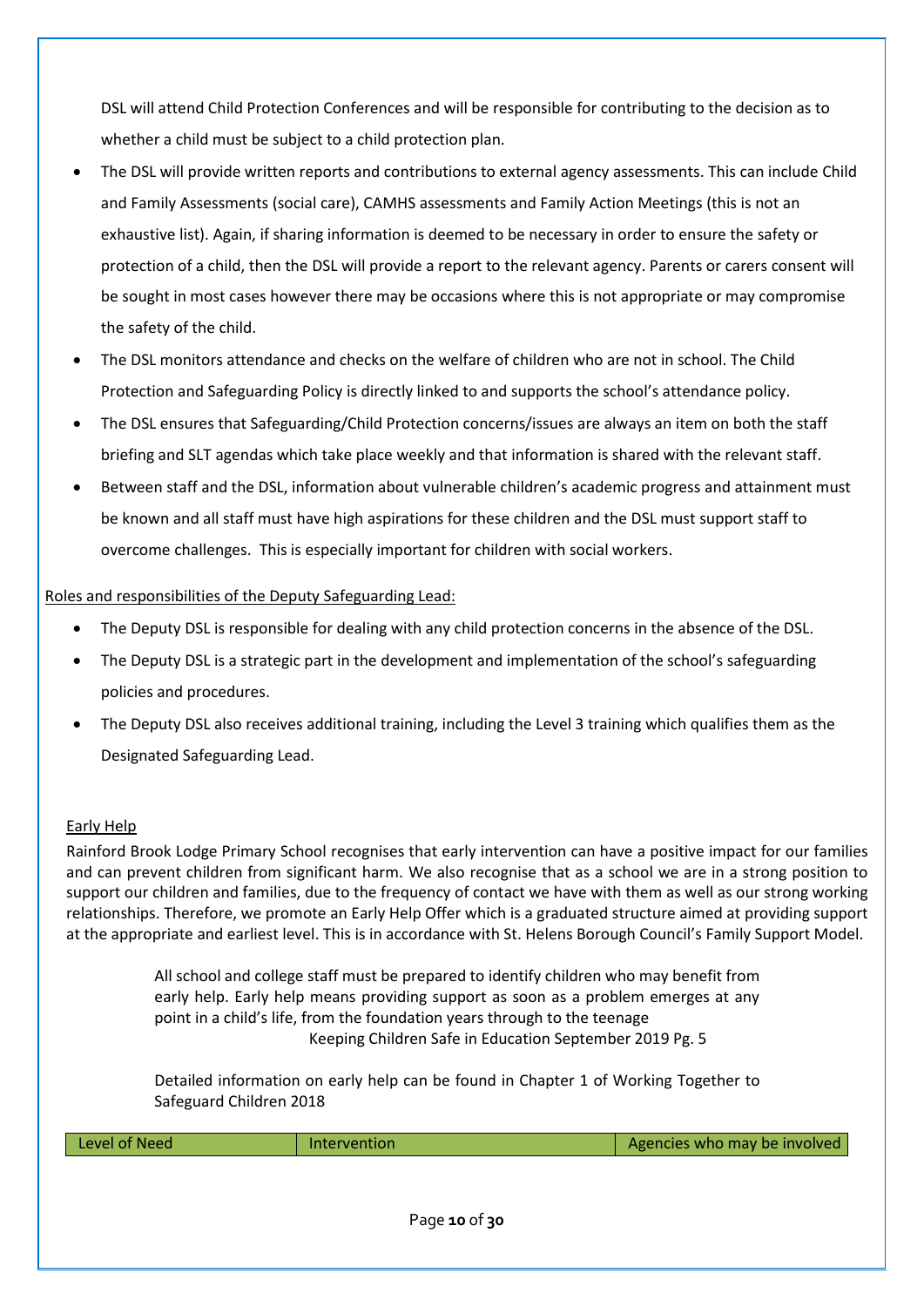| Level 1<br>Children and young people<br>who are achieving each of the<br>5 outcomes.                                                                  | Whole school initiatives<br>Informal contact with children, parents and School staff<br>carers to resolve low level issues.                                                                                                                                                                                                                                                                                                                                                                                                                                                                                                                                                                                                                                                                                                                                                       | The child and their family                                                                                                                                                                                                                                                                                                                  |
|-------------------------------------------------------------------------------------------------------------------------------------------------------|-----------------------------------------------------------------------------------------------------------------------------------------------------------------------------------------------------------------------------------------------------------------------------------------------------------------------------------------------------------------------------------------------------------------------------------------------------------------------------------------------------------------------------------------------------------------------------------------------------------------------------------------------------------------------------------------------------------------------------------------------------------------------------------------------------------------------------------------------------------------------------------|---------------------------------------------------------------------------------------------------------------------------------------------------------------------------------------------------------------------------------------------------------------------------------------------------------------------------------------------|
| Level 2<br>Children and young people<br>who may need extra support in<br>order to achieve the 5<br>outcomes.                                          | <b>School Support Meetings</b><br>Informal meetings with parents and carers<br>to resolve low level issues. These may<br>require a referral to an additional agency<br>and will be reviewed.                                                                                                                                                                                                                                                                                                                                                                                                                                                                                                                                                                                                                                                                                      | The child and their family<br>School staff<br>Possible involvement of an<br>external agency.                                                                                                                                                                                                                                                |
|                                                                                                                                                       | Early Help Assessment Tool (EHAT)<br>A document completed by the family with<br>support from the lead professional. The<br>EHAT document brings together all<br>agencies involved with a family to ensure<br>that everyone is working together and<br>information is shared. The EHAT could then $\overline{f}$ his also extends to more<br>be taken to a Level 2 Panel must further<br>advice, guidance or professional<br>involvement be needed. Parents and Carers agencies associated with a<br>or the child where appropriate, must agree particular condition.<br>to Early Help and this cannot be complete<br>without parental consent.                                                                                                                                                                                                                                    | The child and their family<br>School staff<br>Multiple external agencies<br>including Health, Family Support<br>Workers, CAMHS, housing, GP,<br>dentist.<br>targeted services such as<br>counselling services, NSPCC or                                                                                                                     |
| Level 3<br>Children and young people<br>who have complex needs and<br>who may require co- ordinated<br>support in order to achieve the<br>5 outcomes. | <b>Family Action Meetings</b><br>A co-ordinated, multiagency plan is put into invited to Family Action<br>place for families with more complex or<br>multiple needs. This may be required as<br>earlier forms of intervention have not been<br>effective. Family Action Meetings bring the<br>family and agencies together in order to put<br>in place the best package of support and<br>review its progress. Parents and carers or<br>the child where appropriate again must<br>consent for this process to happen.<br>Child in Need<br>These are meetings for families who require<br>intensive support in order for the child to<br>achieve their 5 outcomes. These meetings<br>are led by Social Care and all agencies<br>involved will be invited along with parents<br>and carers. These meetings are not<br>statutory and therefore do still require<br>parental consent. | In some cases Social Care will be<br>Meetings.<br>Multiple external agencies<br>including Health, Family<br>Support Workers, CAMHS,<br>housing, GP, dentist.<br>This also extends to more<br>targeted services such as<br>counselling services, NSPCC or<br>agencies associated with a<br>particular condition.<br>Social Care would always |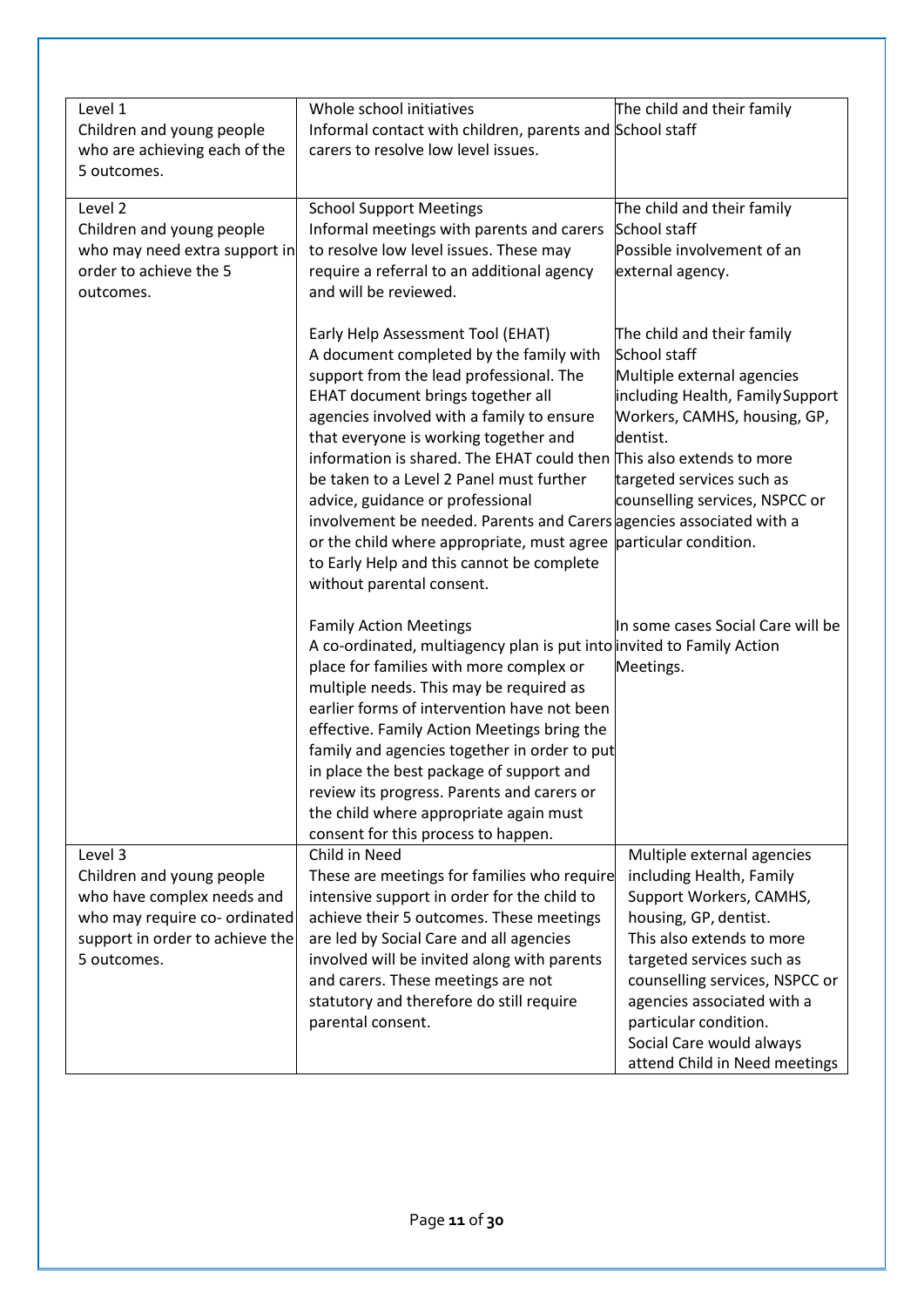| Level 4                       | <b>Child Protection</b>                     | The child (where appropriate)  |
|-------------------------------|---------------------------------------------|--------------------------------|
| Children and young people     | These are meetings for families whose       | and their family               |
| who will not achieve the five | children are at risk of significant harm.   |                                |
| outcomes without intensive    | These meetings are led by an independent    | School staff                   |
| support.                      | chair and all agencies involved will be     |                                |
|                               | invited along with social care, parents and | Multiple external agencies     |
|                               | carers. These meetings will be reviewed     | including Health, Family       |
|                               | every 6 weeks during core group meetings    | Support Workers, CAMHS,        |
|                               | and between every 3-6 months for review     | housing, GP, dentist.          |
|                               | child protection conferences. These         | This also extends to more      |
|                               | meetings are statutory and therefore do     | targeted services such as      |
|                               | not require parental consent.               | counselling services, NSPCC or |
|                               |                                             | agencies associated with a     |
|                               |                                             | particular condition.          |
|                               |                                             | Social Care would always       |
|                               |                                             | attend Child Protection        |
|                               |                                             | conferences and Core Group     |
|                               |                                             | Meetings.                      |



#### Supporting the pupil at-risk

We recognise that children who are subject to abuse in whatever form may experience a significant effect of their social and emotional wellbeing as well as their academic attainment.

Rainford Brook Lodge Primary School recognises that school is a stable and secure environment in the lives of our pupils. Therefore we strive to create a safe and consistent environment.

In accordance with Working Together to Safeguard Children 2018, we recognise that some children may be considered more vulnerable thanothers.

These include: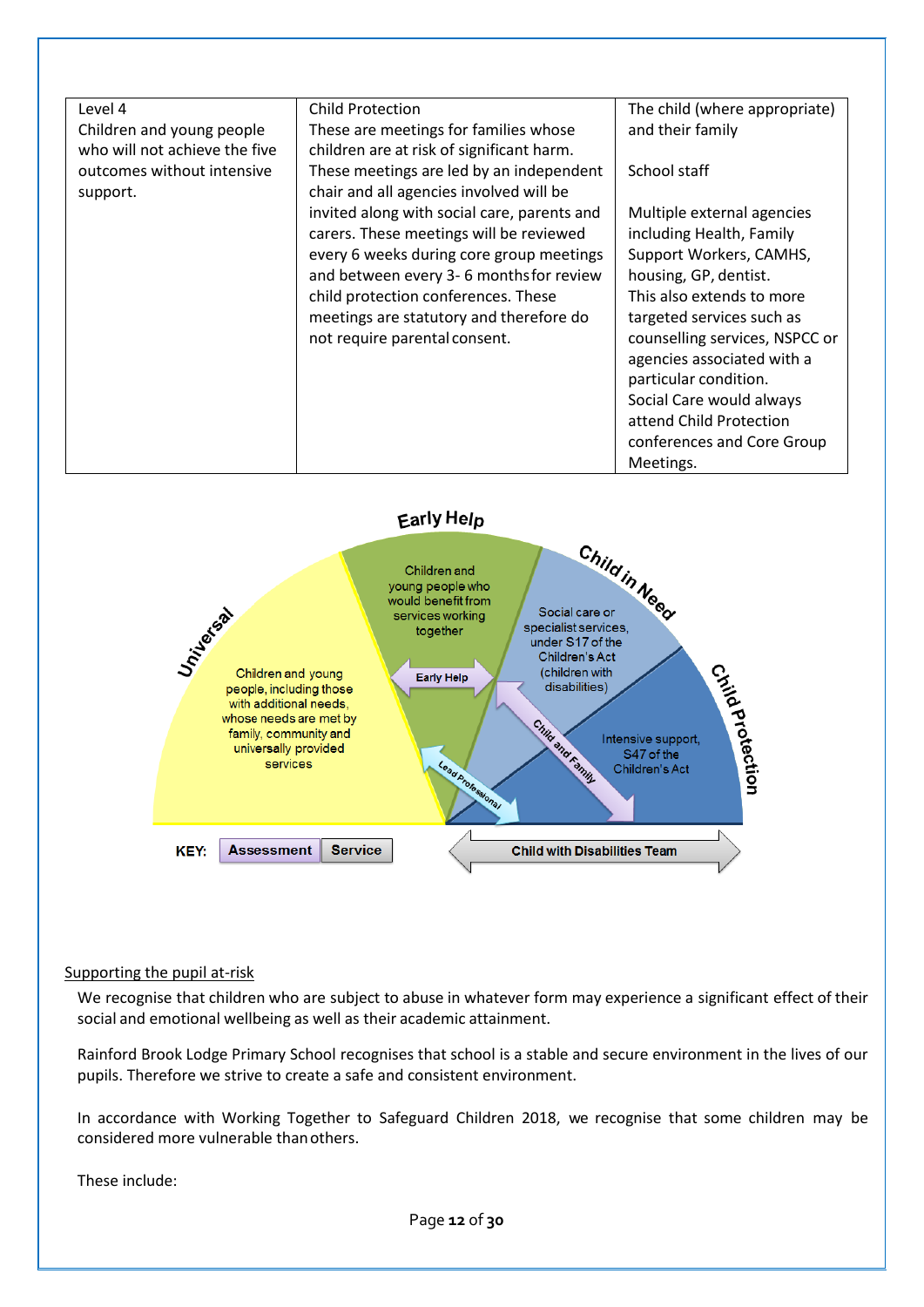- $\triangleright$  A disabled child and has specific additional needs
- ➢ Has special educational needs
- ➢ A young carer
- ➢ Is showing signs of engaging in anti-social or criminal behaviour
- ➢ Is in a family circumstance presenting challenges for the child such as substance abuse, adult mental health, domestic violence, and/or
- $\triangleright$  Is showing early signs of abuse and/or neglect

Children with additional learning difficulties or disabilities can face additional barriers with regards to recognition of abuse. These barriers can include:

| <b>Barrier</b>                                           | Resolution / Additional Support                         |
|----------------------------------------------------------|---------------------------------------------------------|
| <b>Communication Difficulties</b>                        | Speech and language interventions                       |
| It can be significantly more challenging and unlikely    | Utilising key members of staff who have good            |
| for a child to disclose abuse if they have difficulties  | understanding and relationships of that pupil           |
| with communication.                                      | Alternative communication means such as sign            |
|                                                          | language, Makaton, PECs etc.                            |
| <b>Behavioural Difficulties</b>                          | Ensure that incidents are questioned and challenged.    |
| Screaming, shouting, emotional distress, marks being     | Understanding behaviours displayed such as triggers,    |
| ignored, overlooked or failure to investigate if this is | relation to mood.                                       |
| considered to be 'regular behaviour for the child'.      | <b>Individual Behaviour Plans</b>                       |
|                                                          | Gaining the views, wishes and feelings of the child.    |
|                                                          | Always questioning any marks, bruises etc.              |
| <b>Physical Disabilities</b>                             | Always questioning any marks, bruises etc. - never      |
| Physical disabilities can present a significant barrier  | assuming why an injury may be present.                  |
| for some children as it can limit their independence     | Using times such as during personal care to be vigilant |
| and personal ability to keep safe.                       | against marks and bruises.                              |
|                                                          | Ensuring open dialogue and trusting relationships at    |
|                                                          | all times.                                              |
| Marks and Physical Injuries                              | Always questioning any marks, bruises etc. - never      |
| Assumptions that marks relate to the child's physical    | assuming why an injury may be present.                  |
| disability or individual need without further            | Seeking advice from external agencies including         |
| exploration.                                             | Children's Social Care.                                 |
| Bullying and prejudice behaviours                        | Ensuring that equality, diversity and difference is     |
| Children with learning difficulties and/or physical      | taught to all children throughout school.               |
| disabilities may be more at risk of bullying and         | Challenging and dealing with anti-bullying incidents    |
| prejudice behaviour.                                     | immediately.                                            |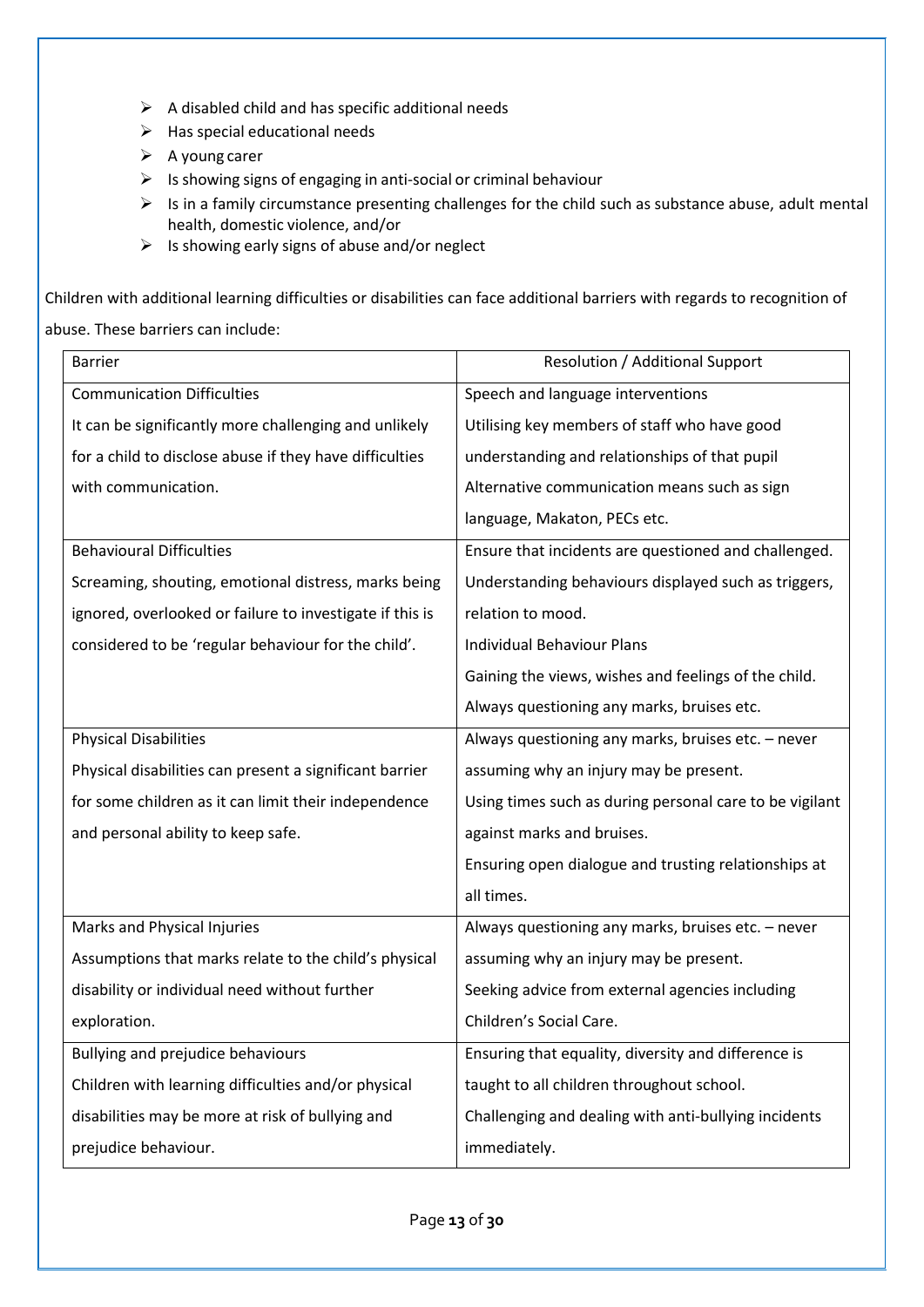| Children with SEND may be more prone to peer group | Supporting children with forming healthy friendships |  |
|----------------------------------------------------|------------------------------------------------------|--|
|                                                    |                                                      |  |
| isolation.                                         | with their peers.                                    |  |
|                                                    |                                                      |  |
|                                                    |                                                      |  |
|                                                    |                                                      |  |
| Cognitive difficulties                             | Ensure PSHE and SMSC lessons are differentiated      |  |
|                                                    |                                                      |  |
| Some children may have difficulty understanding or | accordingly.                                         |  |
|                                                    |                                                      |  |
| recognising abuse.                                 | Clear and direct conversations to be had regularly   |  |
|                                                    |                                                      |  |
|                                                    | with those who are most vulnerable.                  |  |
|                                                    |                                                      |  |

The school will endeavour to support the pupil through:

- a) Our prevention procedures
- b) The school's behaviour policy is aimed at supporting all pupils in our school especially those who are identified as being vulnerable. All staff will adopt a consistent approach which focuses on the offence committed by the child but does not damage the pupil's sense of self-worth. Rainford Brook Lodge Primary School recognises that all behaviour is a form of communication and we aim to address any underlying issues through pastoralintervention and reflection.
- c) Rainford Brook Lodge Primary School is committed to working with the appropriate agencies that best support our children and their families.
- d) We will continue to refer for children who are already open to Social Care and will exercise the St. Helens Local Authority's escalation policy when deemed necessary.
- e) When any vulnerable pupil leaves our school, all information will be transferred to the new school immediately and Social Care would be informed where necessary.

# Safeguarding and Attendance

If a child is absent who is deemed to be vulnerable and contact is not made with the school regarding their absence, then the headteacher or another member of staff may call to the family home to ensure the child'ssafety.

If a child is absent who is on a Child Protection Plan and contact is not made with the school regarding their absence, then the DSL or another member of staff will inform Children's Social Care.

When a child is continually missing school, Rainford Brook Lodge Primary School will follow Local Authority procedures and will work with the appropriate agencies and seek support including Education Welfare.

The Child Protection and Safeguarding Policy is directly linked to the school's Attendance Policy.

At Rainford Brook Lodge Primary School, we acknowledge that good attendance is essential not only for academic attainment, but also to ensure the safety of the child. As a result of this, we have set procedures in place to ensure the safety of pupils through their attendance.

- If a vulnerable child is absent, then school will contact parents. A home visit may result.
- A child on Child Protection or is LAC is monitored carefully. The school will satisfy itself that there is no immediate risk of harm and will have attendance issues addressed through the CP Plan or Family Action meetings or the PEP in the case of LAC.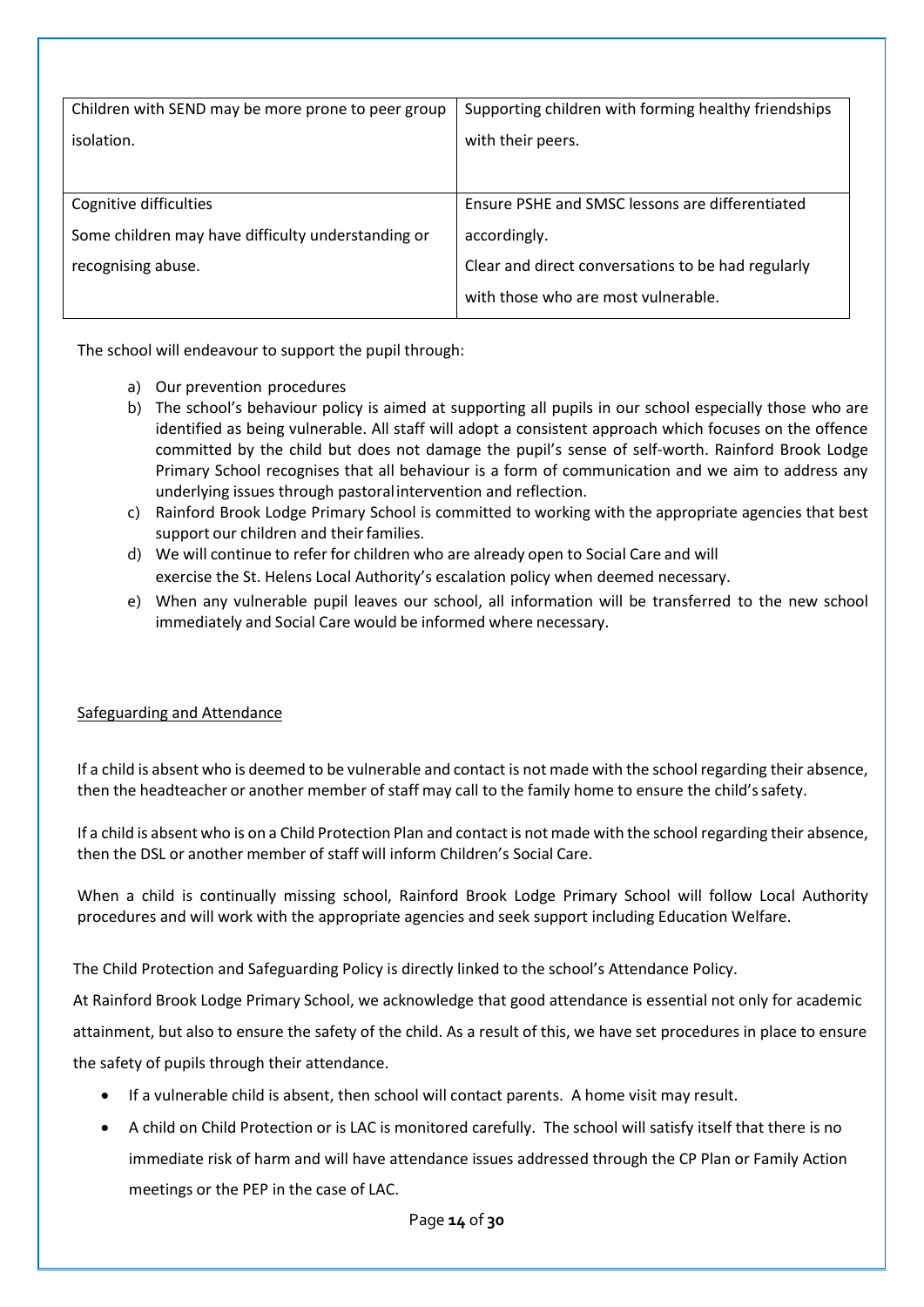- When a Child is Missing Education (CME), Rainford Brook Lodge Primary School will follow Education Welfare's Child Missing Education Policy and Procedures.
	- <https://www.sthelens.gov.uk/schools-education/education-welfare-service/children-missing-education/>
- There are named CME Officers within the Education Welfare Service. The named CME officers for St. Helens are: Ann Robinson and Julie Stirrup – 01744 676636
- There is also a dedicated CME email address for any enquiries relating to Children Missing Education. The email address is[: cme@sthelens.gov.uk](mailto:cme@sthelens.gov.uk)
- Children must be collected by a known adult from school. Although there is no specific age limit, older children in Y5 and Y6 may be considered by their parents safe and responsible enough to make their own way to and from school. These children must not be responsible for younger children. (See collection of children from school policy)
- Any adult with Parental Responsibility has the right to collect their child from school, unless there is a Contact, Residency or Child Arrangement Order in place, or if there are child protection concerns surrounding a parent or carer. For families with orders in place, we ask parents and carers to inform us of any such instance and provide paper evidence where necessary. Please note we will not keep original copies of orders but may take photocopies which will be stored securely within the child's individual safeguarding file.

Rainford Brook Lodge Primary School will always strive to put the correct interventions into place to ensure that Persistent Absentees and low attenders improve their attendance.

If a pupil goes missing from the school site during the school day, the parent or carer and the Police will be informed immediately; it may also be appropriate to notify Children's Social Care.

Once a child has left the school premises, it is the responsibility of the Police and not staff to try and secure the child. Rainford Brook Lodge Primary School recognises that it may be more dangerous for both staff and the child, if staff were to try and secure the individual.

Use of Mobile Phones and Cameras in Schools

For pupils:

- Parents give their consent to access to individual forms of technology at the start of school.
- Parental consent is sought for a child's image to be collected and/or shared in a variety of formats.
- Pupils taking and sharing images when in school will use the school's technology eg camera or I pad and will be supervised by a member of staff. Phones are not permitted to be used at other events eg PTA disco.
- Pupils in Year 5 and 6 may bring a mobile phone to school as some travel to and from school. Pupils turn off their phones and ensure that they do not leave their book bag which is stored away until home time. Photographs using mobile phones on the premises is not permitted.

For parents and carers: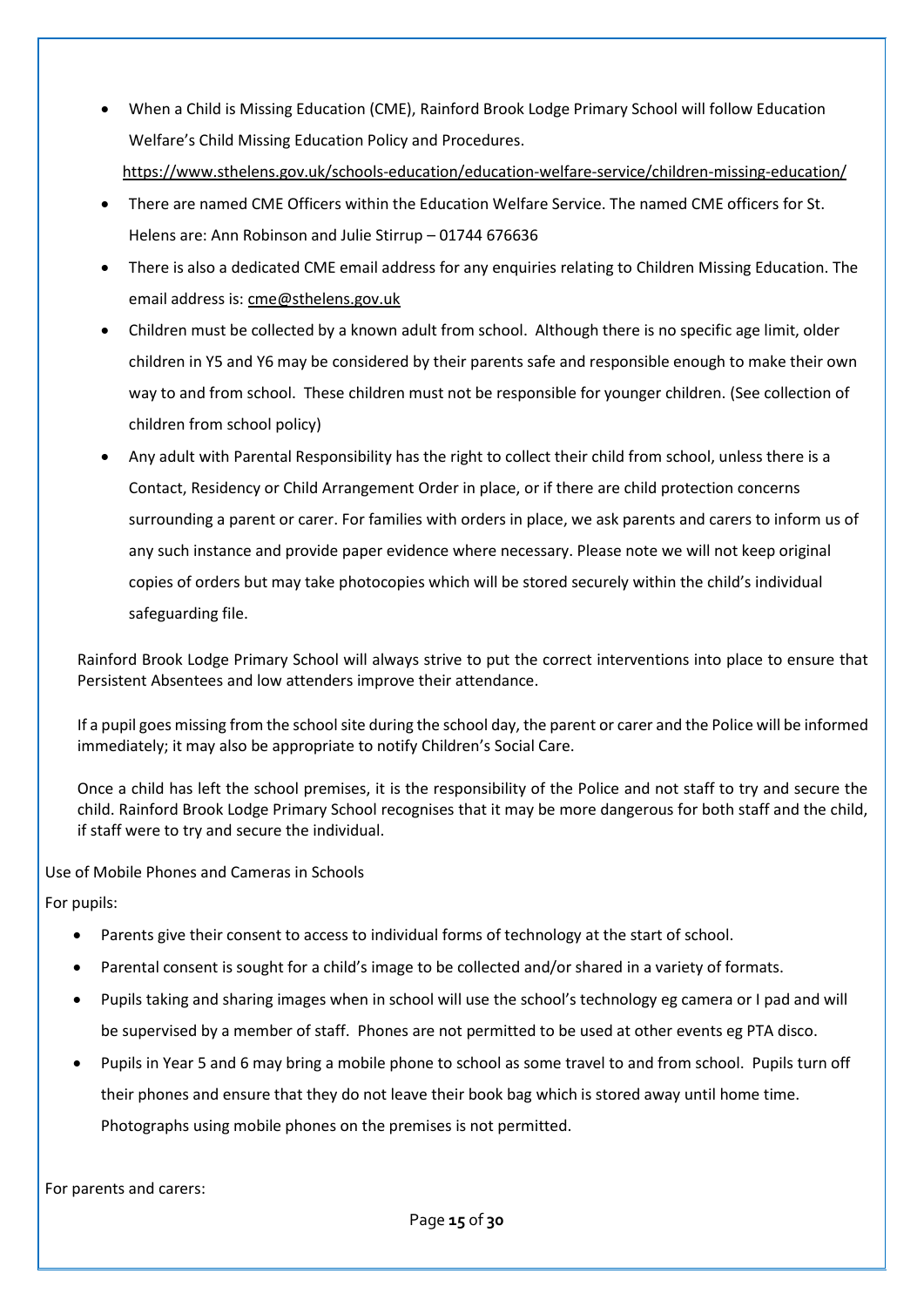- Parents may take videos or photographs/images of their own child for personal use.
- Sharing of images on social media of children in school is not permitted.
- Complaints or grievances must not be aired and shared on social media. Rainford Brook Lodge Primary School has a Complaints Policy which can address any parental concerns. The headteacher and senior leaders in the school are always willing to hear concerns before they become complaints in order to address any issues to a satisfactory conclusion.

# For staff:

- Staff must not take images of pupils on personal mobile phones.
- Staff can use an ipad or camera to take images on trips and then download them immediately to the school network, so GDPR is not compromised.
- Staff must not use personal mobile phones during the school day unless they are in an area where children do not go e.g. staffroom at break times.
- All staff follow the policies that have been adopted by the governing body and subsequent consequences if policy is breached.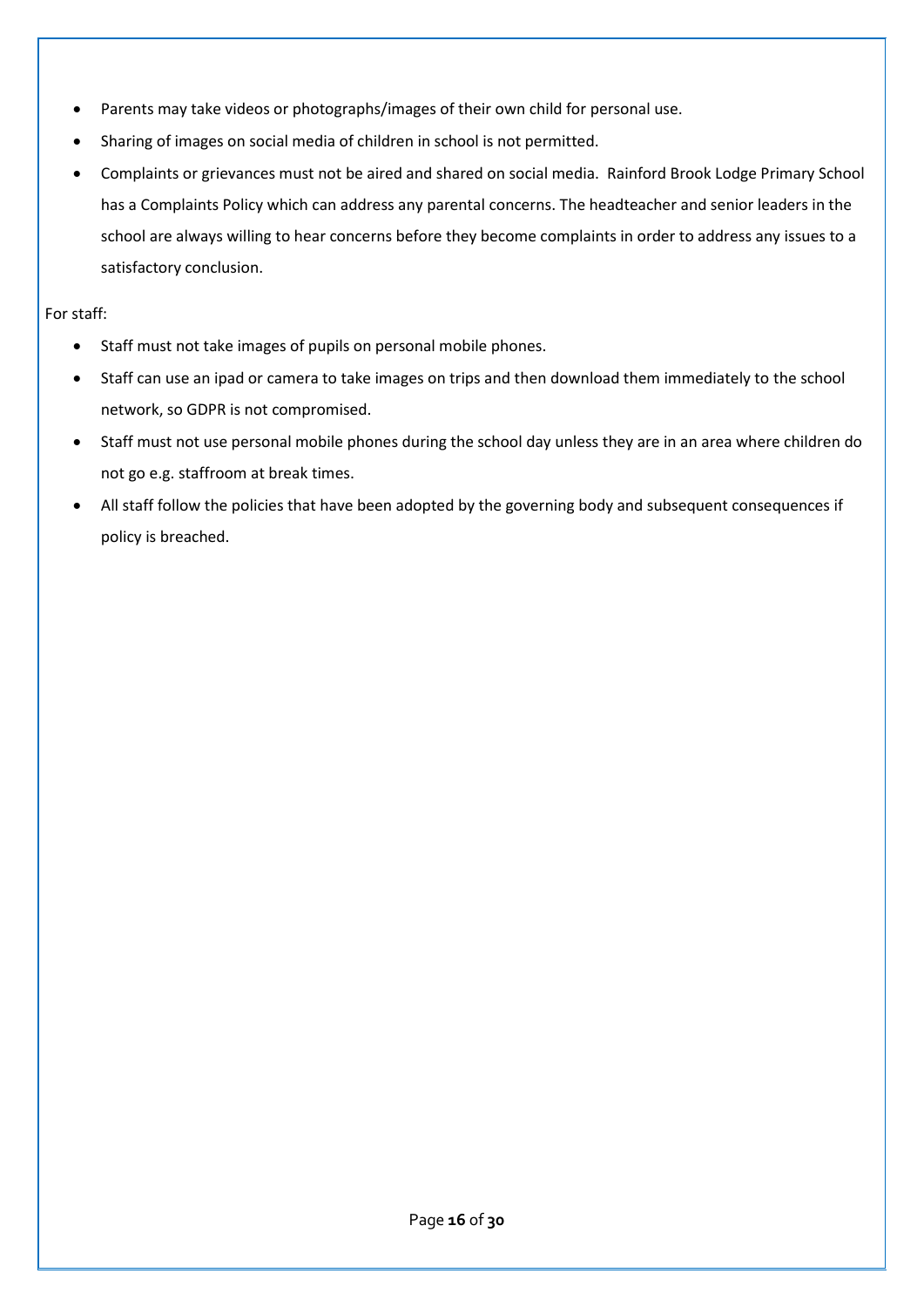# Appendix

# Categories and Definitions of Abuse

## Physical Abuse

Physical abuse is deliberately hurting a child causing injuries such as bruises, broken bones, burns or cuts. Types of physical abuse include:

- Hitting or smacking
- Shaking
- **■** Throwing
- Poisoning
- Burning and scalding
- **•** Drowning
- Suffocating
- Fabricating or Inducing Symptoms of illness in a child
- Any other way of causing physical harm.

## Emotional Abuse

Emotional abuse is the persistent emotional maltreatment of a child such as to cause severe and persistent adverse effects on their emotional development. This may involve:

- Conveying they are worthless, unloved, inadequate or only valued insofar as they meet the needs of another person.
- Not giving a child opportunity to express their views, 'making fun' of what they say or how they communicate.
- Inappropriate expectations for their age or development including overprotection.
- Seeing or hearing the ill treatment of other such as domestic violence or abuse.
- Serious bullying and causing the child to feel frightened or in danger.
- Exploitation or corruption of children.
- All types of ill-treatment of a child. Even if a child is subject to another abuse from another category, they will still experience a level of emotional abuse.

# **Neglect**

Neglect is the persistent failure to meet a child's basic physical, developmental and/or psychological needs, likely to result in the serious impairment of a child's health or development. This can also occur during pregnancy as a result of parental substance misuse. This includes when a parent or carer fails to provide:

- Adequate food clothing or shelter (including exclusion from home and abandonment).
- Protection from physical and emotional harm and danger.
- Ensure adequate supervision.
- Access to appropriate medical care or treatment.
- Meeting the child's basic emotional needs.

#### Sexual Abuse

Sexual abuse is forcing or enticing a child or young person to take part in sexual activities, not necessarily involving a high level of violence, whether or not the child is aware of what is happening. This includes:

- Physical contact including penetrative and non-penetrative acts.
- Involving children looking at or in the production of sexual images.
- Watching sexual activities
- Encouraging children to behave in sexually inappropriate ways
- Grooming a child in preparation for abuse.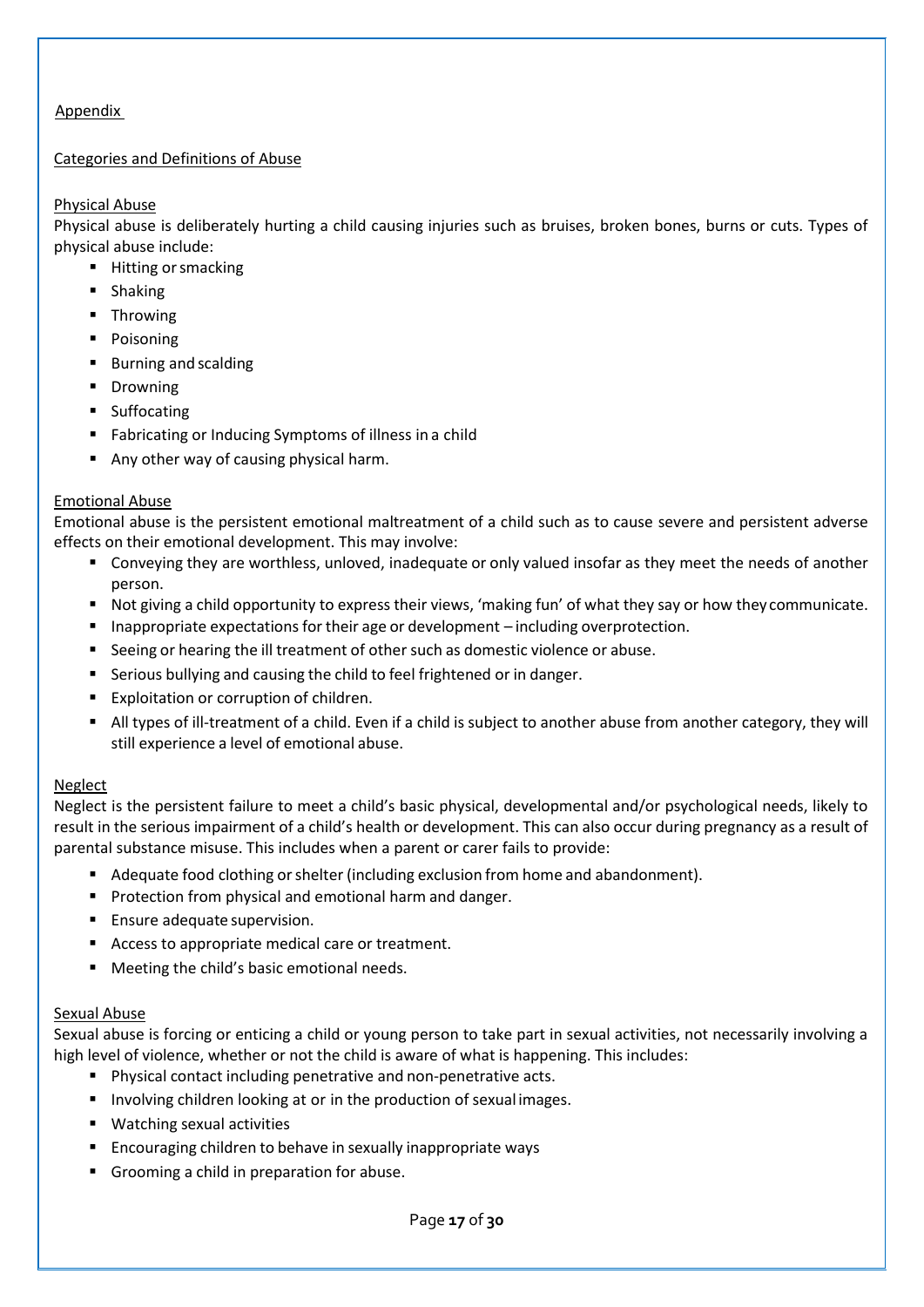# Domestic Violence

Domestic Violence is a priority for St Helens LSCB due to the high number of cases. Domestic abuse is any type of controlling, bullying, threatening or violent behaviour between people in a relationship. It can seriously harm children and young people and witnessing domestic abuse is child abuse. It's important to remember domestic abuse:

- can happen inside and outside the home
- can happen over the phone, on the internet and on social networking sites
- can happen in any relationship and can continue even after the relationship has ended
- both men and women can be abused or abusers.

### **Types of domestic abuse**

Domestic abuse can be emotional, physical, sexual, financial or psychological, such as:

- kicking, hitting, punching or cutting
- rape (including in a relationship)
- controlling someone's finances by withholding money or stopping someone earning
- controlling behaviour, like telling someone where they can go and what they can wear
- not letting someone leave the house
- reading emails, text messages or letters
- threatening to kill someone or harm them
- threatening to another family member or pet.

#### **Signs of domestic abuse**

It can be difficult to tell if domestic abuse is happening and those carrying out the abuse can act very different when other people are around. Children and young people might also feel frightened and confused, keeping the abuse to themselves.

Signs that a child has witnessed domestic abuse can include:

- aggression or bullying
- anti-social behaviour, like vandalism
- anxiety, depression or suicidal thoughts
- attention seeking
- bed-wetting, nightmares or insomnia
- constant or regular sickness, like colds, headaches and mouth ulcers
- drug or alcohol use
- eating disorders
- problems in school or trouble learning
- tantrums
- withdrawal.

#### **Effects of domestic abuse**

Living in a home where domestic abuse happens can have a serious impact on a child or young person's mental and physical wellbeing, as well as their behaviour. And this can last into adulthood.

What's important is to make sure the abuse stops and that children have a safe and stable environment to grow up in.

If a child reveals abuse, then the same procedures for any disclosure are applied

Reports of domestic abuse that have required police to be called are emailed through the Operation Encompass scheme to school, whereupon a raised awareness can then be provided for the child(ren) involved.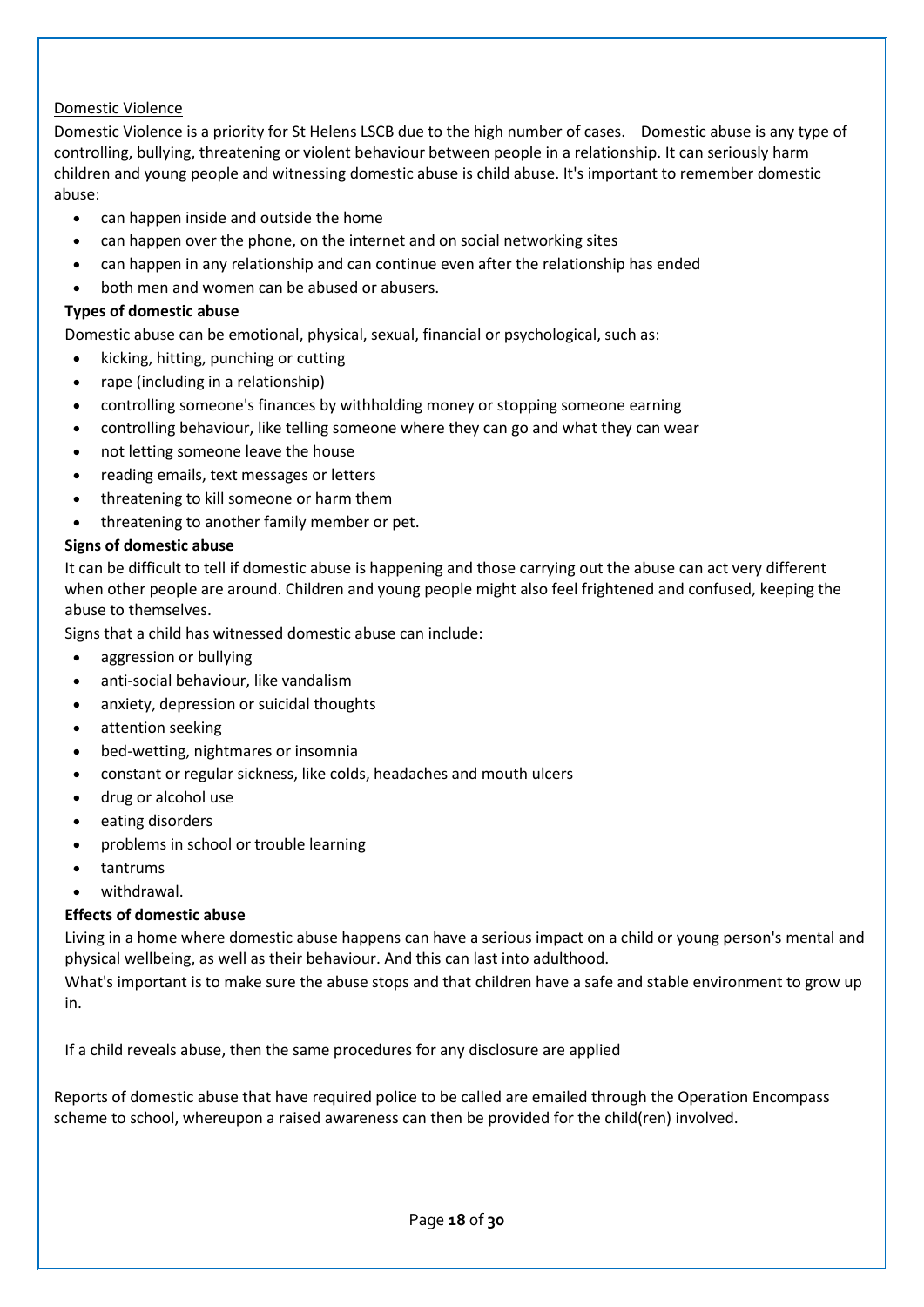# Female Genital Mutilation or FGM

Female Genital Mutilation (sometimes referred to as female circumcision) refers to procedures that intentionally alter or cause injury to the female genital organs for non-medical reasons. It occurs mainly in Africa and to a lesser extent, in the Middle East and Asia; however, children living in the United Kingdom are still at risk of this form of abuse. Although it is believed by many to be a religious issue, it is in fact a cultural practice. There are no health benefits to Female Genital Mutilation. Communities particularly affected by FGM in the UK include girls from: Somalia, Kenya, Ethiopia, Sierra Leone, Sudan, Egypt, Nigeria, Eitrea, Yemen, Indonesia and Afghanistan. In the UK, FGM tends to occur in areas with larger populations of communities who practice FGM, such as first-generation immigrants, refugees and asylum seekers.

## Key Points:

- It is NOT a religious practice.
- Occurs mostly to girls aged 5-8 years old; but up to around 15.
- It has been a criminal offence in the United Kingdom since1985.
- Offence since 2003 to take girls abroad
- Criminal penalties include up to 14 years in prison. Reasons for this cultural practice include:
- Cultural identity an initiation into womanhood.
- **E** Gender identity moving from a girl to a woman enhancing femininity
- Sexual control reduce the woman's desire for sex
- Hygiene/cleanliness unmutilated women are regarded as unclean. Risk Factorsinclude:
- Low level integration into UK society
- Mother or sister who has undergone FGM
- Girls who are withdrawn from PSHE
- A visiting female elder from the country of origin
- Being taken on a long holiday to the family's country of origin
- Talk about a 'special' event or procedure to 'become a woman' High Risk Time

This procedure often takes place in the summer, as the recovery period for FGM can be 6 to 9 weeks. Schools must be alert to the possibility of FGM as a reason why a girl in a high-risk group is absent from school or where the family request an 'authorised absence' for just before or just after the summer school holidays.

Although it is difficult to identify girls before FGM takes place, where girls from these high-risk groups return from long periods of absence with symptoms of FGM, advice must be sought from the police or social services. It is a mandatory reporting duty under section5B of the Female Genital Mutilation Act 2003(as inserted section 74 of the Serious Crime Act 2015) there is a statutory duty upon school staff (specifically teaching staff) to report to the police where they discover (either through disclosure by the victim or visual evidence) that FGM has been carried out on a girl under 18. Post FGM symptomsinclude:

- Difficulty walking, sitting or standing
- Spend longer than normal in the bathroom or toilet
- Unusual behaviour after a lengthy absence
- Reluctant to undergo normal medical examinations
- Asking for help, but may not be explicit about the problem due to embarrassment or fear.

Longer term problems include:

- Difficulties urinating or incontinence
- Frequent or chronic vaginal, pelvic or urinary infections
- Menstrual problems
- Kidney damage and possible failure
- Cysts and abscesses
- Pain when having sex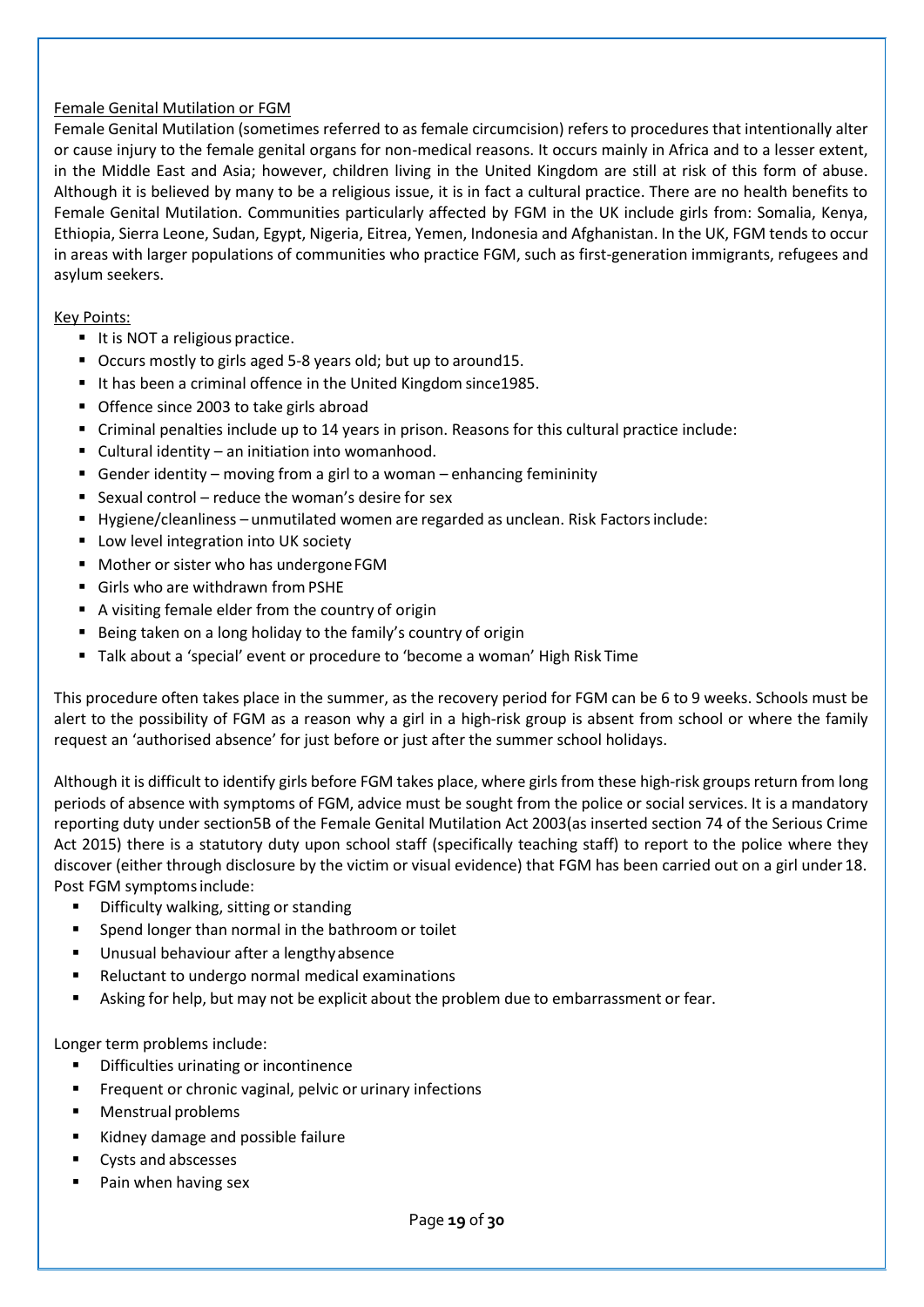- **Infertility**
- Complications during pregnancy and childbirth
- Emotional and mental health problems

## Forced Marriage

There is a clear difference between 'forced marriage' and 'arranged marriage'. Arranged marriages have worked well in society for many years. An arranged marriage is when families of both spouses take a leading role in arranging the marriage but the choice of whether or not to accept the arrangement remains with the prospective spouses.

A forced marriage is when one or both parties do not consent to the marriage, and people are forced into marriage against their will. Forced marriage is an abuse of human rights. Both physical and emotional abuse may be used to coerce people into the marriage.

In law both parties to a marriage must validly consent to the marriage, the minimum age a person is able to consent to a marriage is 16. A Force Marriage Protection Order can be obtained from a Family Court in order to protect victim, both adults and children from a potential forced marriage or people who are already in a forced marriage.

Potential warning signs or indicators that a child is at risk of Forced Marriage

- Absence and persistent absence
- Request for extended leave of absence and failure to return from visits to country of origin
- Fear about forthcoming school holidays
- Surveillance by siblings or cousins at school
- Decline in behaviour, engagement, performance.
- Poor exam results
- Being withdrawn from school by those with parental responsibility
- Removal from a day centre of a person with a physical or learning disability
- Not allowed to attend extra-curricular activities
- Sudden announcement of engagement to a stranger
- Prevented from going on to further/higher education

Rainford Brook Lodge Primary School acknowledges that persistent absence from school or requests for leave of absence can be an indicator of a potential safeguarding risk. The issues surrounding Forced Marriage link directly to the school attendance policy; any absences from school will be followed up in accordance with this policy. This is to ensure that we make every effort to know a child's whereabouts and make sure they are safe to the best of our ability.

What to do if you have a concern regarding Forced Marriage?

Forced Marriage is an offence and if this is happening to a child under the age of 18 it is considered to be child abuse. If you suspect that a child or young person is being forced to marry then you must share your concerns with the Designated Senior Lead (DSL) who will make appropriate contact with Children's Social Care or the Police.

The Forced Marriage unit can be contacted for advice and help in making the referral.

Telephone 020 70080151

# Faith Abuse and so-called honour-based abuse

# Faith Abuse

This can include Forced Marriage and FGM (detailed above) but on rare occasions may include child abuse linked to accusations of 'possession' or 'witchcraft'. Children involved can suffer damage to their physical and mental health, their capacity to learn, their ability to form relationships and to their self-esteem. It is likely that a proportion of this type of abuse remains unreported.

Such abuse generally occurs when a carer views a child as being 'different', attributes this difference to the child being 'possessed' or involved in 'witchcraft' and attempts to exorcise him or her.

A child could be viewed as 'different' for a variety of reasons such as, disobedience; independence; bed-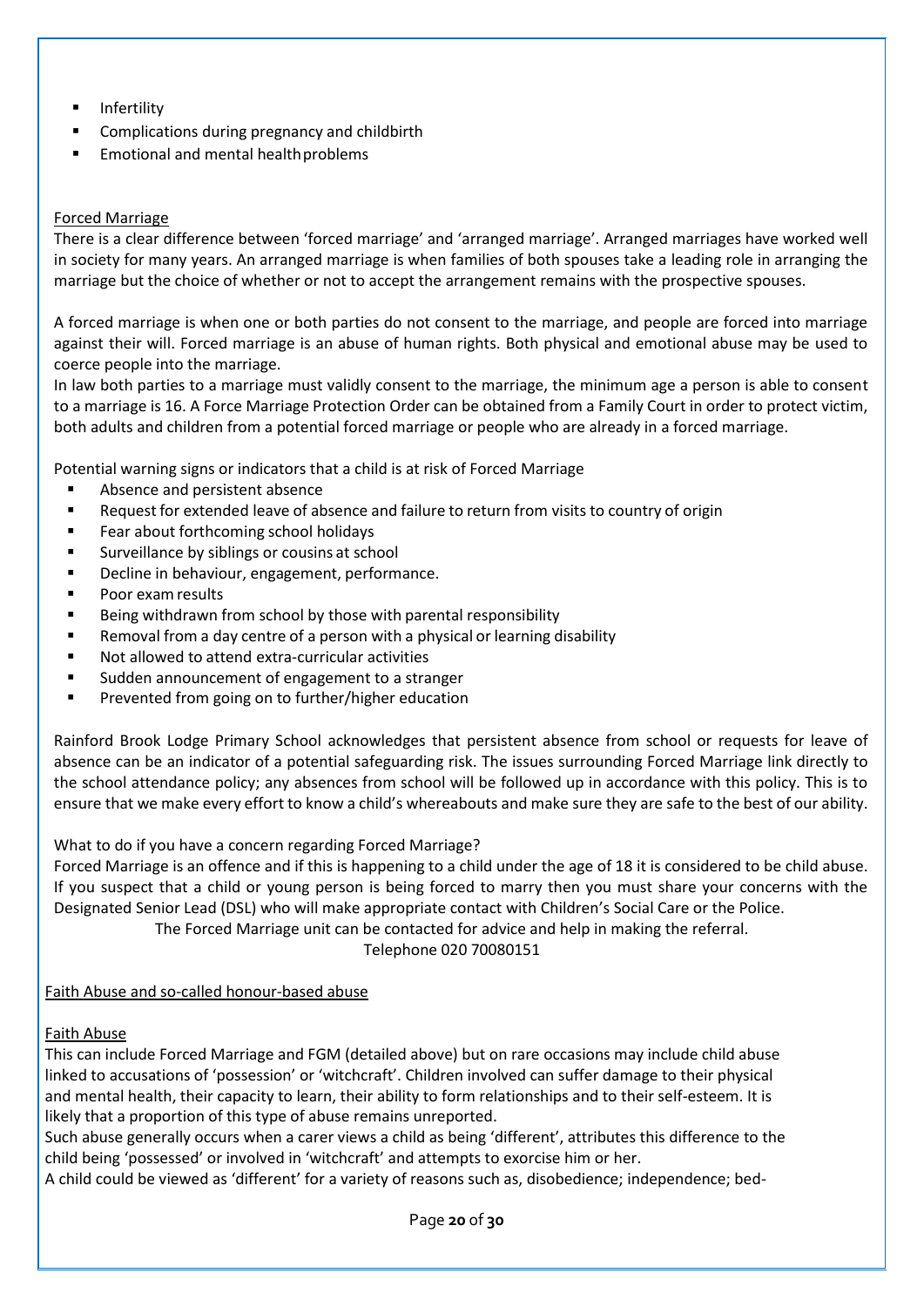wetting; nightmares; illness; or disability. There is often a weak bond of attachment between the carer and the child.

There are various social reasons that make a child more vulnerable to an accusation of 'possession' or 'witchcraft'. These include family stress and/or a change in the family structure.

The attempt to 'exorcise' may involve severe beating, burning, starvation, cutting or stabbing and isolation, and usually occurs in the household where the child lives.

Any siblings or other children in the household may be well cared for with all their needs met by the parents and carers. The other children may have been drawn in by the adults to view the child as 'different' and may have been encouraged to participate in the adult activities.

## So-called 'Honour' Based Violence

So-called 'honour' based violence is a term used to describe violence committed against a woman or a girl (or sometimes men) who the family or the community feels has not followed what they believe is acceptable behaviour and has brought dishonour or shame to the family.

# **What sort of behaviours lead to so-called 'honour' based violence?**

Women and girls can experience violence or, in the most extreme form, be killed for a wide variety of behaviours, which can range from very trivial, such as talking to a male who is not a relative to being sexually assaulted or raped. Some common 'behaviours' are:

- defying their parents
- talking to a male who is not related to the family
- seeking a divorce or seeking residence of the children after divorce
- refusing to marry a man chosen by the family (rejecting a forced marriage)
- sexual relationships or pregnancy before or outside of marriage (including kissing or intimacy in public)
- becoming 'western' (wearing make-up or clothes deemed inappropriate, having male friends or boyfriends from another faith etc.)
- gossip (rumours can damage the 'honour' of a family)
- using drugs or drinking alcohol
- being sexually assaulted or raped
- being homosexual.

# **Is 'honour' based violence linked to religion?**

So-called 'honour' based violence is not a religious based issue it has been recorded in communities practising every major religion, including Jewish, Sikh, Christian, Hindu and Muslim communities. The underlying belief behind so-called 'honour' based violence is to maintain the control over women by the men within the family or community by denying women autonomy over their lives – including decisions such as who to marry, their sex lives or divorce and their human rights.

If a child or young person, or member of their family is at risk or suspected of being exposed to Faith Abuse or 'honour' based violence, concerns must be passed on to the Designated Senior Lead Mr P. Reece or Mrs K. Hodkinson immediately. The child or young person will then be referred onto the Police and contact may also be made with Children's Social Care.

# Radicalisation and Extremism

Radicalisation refers to the process by which a person comes to support terrorism and/or extremism leading to terrorism.

Extremism is defined by the Government in the Prevent Strategy (2010) as:

Vocal or active opposition to fundamental British Values including democracy, the rule of law, individual liberty and mutual respect and tolerance of different faiths and beliefs. We also include in our definition of extremism calls for the death of members of our armed forces, whether in this country or overseas.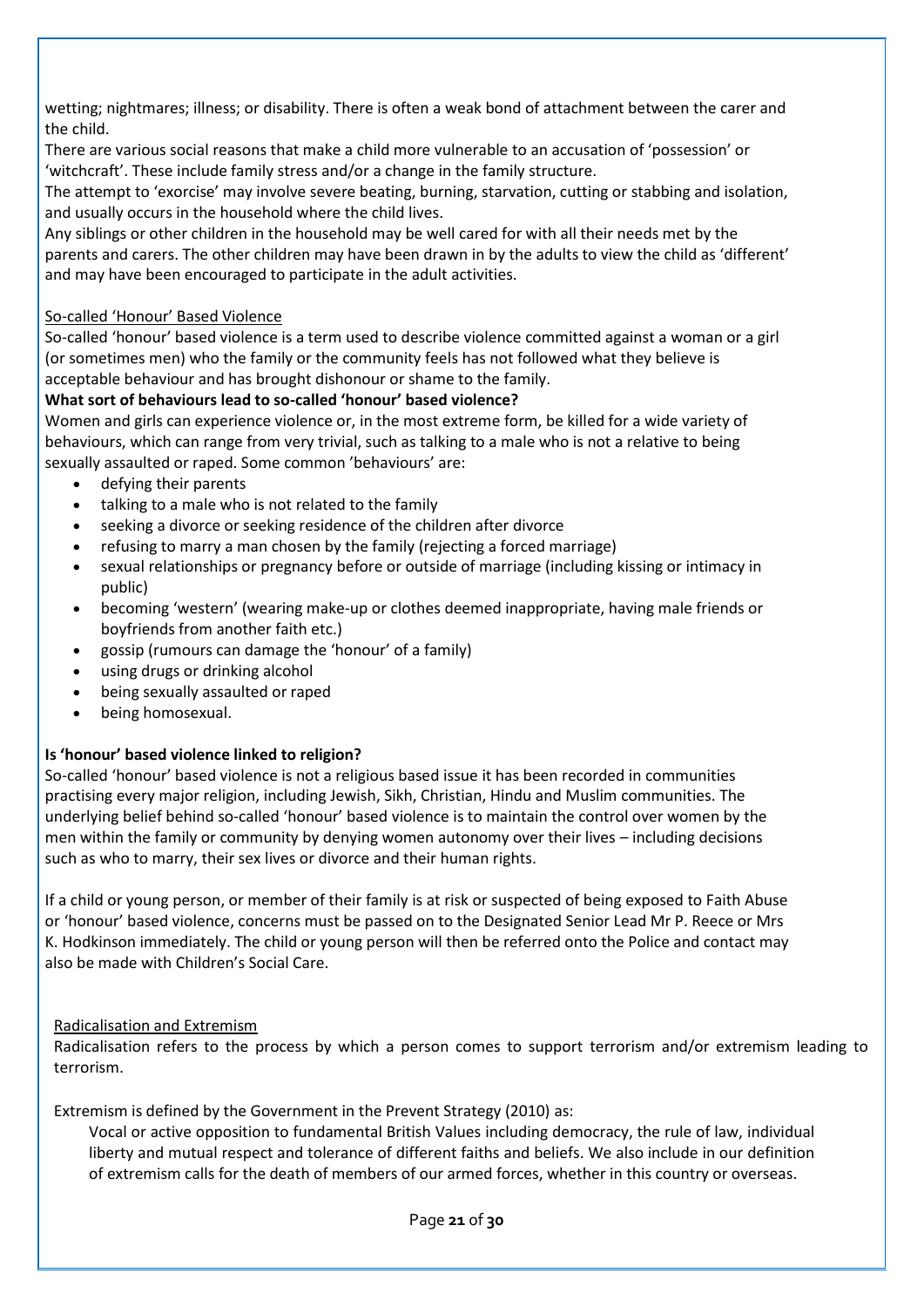Extremism is defined by the Crown Prosecution Service as:

- The demonstration of unacceptable behaviour by using any means or medium to express views which:
	- Encourage, justify or glorify terrorist violence in furtherance of particular beliefs;
	- Seek to provoke others to terrorist acts;
	- Encourage other serious criminal activity or seek to provoke others to serious criminal acts; or
	- Foster hatred which might lead to inter-community violence in the UK

Indicators of vulnerability include:

- Identity crisis the pupil is distanced from their cultural / religious heritage and experiences discomfort about their place in society
- Personal crisis the pupil may be experiencing family tensions, a sense of isolation; and low self- esteem; they may have dissociated from their existing friendship groups and become involved with a new and different group of friends; they may be searching for answers to questions about identity, faith and belonging.
- Personal Circumstances migration; local community tensions; and events affecting a pupil's country or region of origin may contribute to a sense of grievance that is triggered by personal experience of racism or discrimination or aspects of Government policy.
- Unmet Aspirations the pupil may have perceptions of injustice; a feeling of failure; rejection of civic life
- Experiences of criminality which may include involvement with criminal groups, imprisonment and poor resettlement/reintegration
- Special Educational Needs the pupil may experience difficulties with social interaction, empathy with others, understanding the consequences of their actions and awareness of the motives of others

(This is not an exhaustive list, nor does it mean that all young people experiencing the above are at risk of radicalisation for the purposes of violent extremism).

Rainford Brook Lodge Primary School's work reflects the government PREVENT strategy (July 2015) in their approach to radicalisation and extremism. Staff are required to read elements of the prevent strategy relating to school and education. Any concerns regarding radicalisation or extremism in children and young people must be passed onto the school's single point of contact or SPOC.

The SPOC will then refer on to the local PREVENT officer, Children's Social Care and/or the Police. The PREVENT single point of contact (SPOC) in school are the Designated Senior Leads Mr. P Reece and Mrs K. Hodkinson. The PREVENT officer for St. Helens is John Danher. Tel 0151 777 8383.

In relation to the threat of terrorist attacks, Rainford Brook Lodge Primary School has considered advice from DfE in relation to risk assessments for out-of-school trips. All risk assessments are discussed with the headteacher before authorisation of the trip takes place.

# Child Sexual Exploitation (CSE) and Child Criminal Exploitation (CCE)

Both CSE and CCE are forms of abuse that occur where an individual or group takes advantage of an imbalance in power to coerce, manipulate or deceive a child into taking part in sexual or criminal activity, in exchange for something the victim needs or wants, and/or for the financial advantage or increased status of the perpetrator or facilitator and/or through violence or the threat of violence. CSE and CCE can affect children, both male and female and can include children who have been moved (commonly referred to as trafficking) for the purpose of exploitation.

#### Child Sexual Exploitation

Child Sexual Exploitation is sexual exploitation of children and young people under 18. It involves situations, contexts and relationships where young people (or a third person or persons) receive something (e.g. food, accommodation, drugs, alcohol, cigarettes, affection, gifts, money) as a result of them performing, and/or another or others performing on them, sexual activates. Child sexual exploitation can occur through the use of technology without the child's immediate recognition; for example, being persuaded to post sexual images on the internet/ mobile phones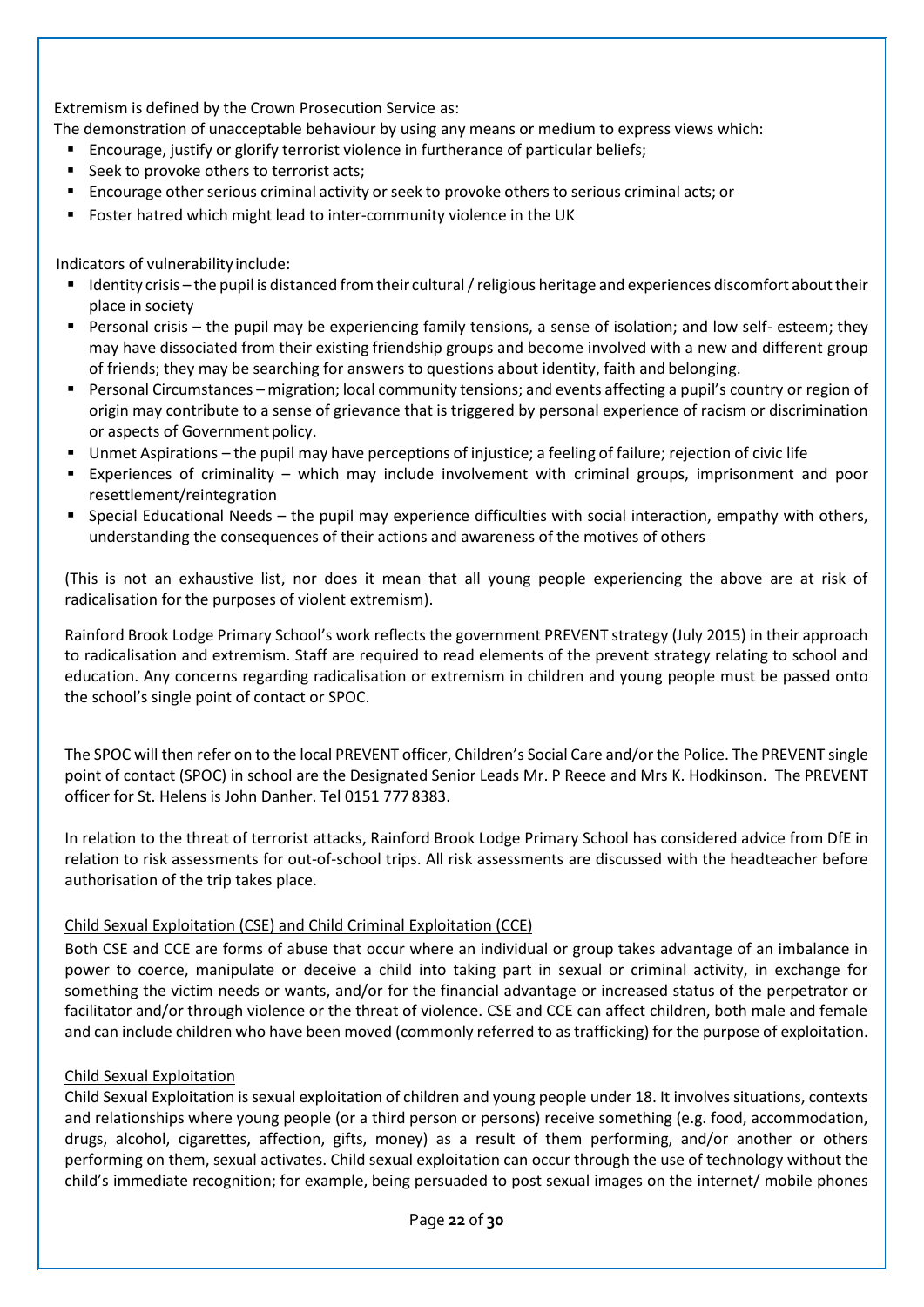without immediate payment or gain. In all cases, those exploiting the child/young person have power over them by virtue of their age, gender, intellect, physical strength and/or economic or other resources. Violence, coercion and intimidation are common, involvement in exploitative relationships being characterised in the main by the child or young person's limited availability of choice resulting from their social/ economic and/or emotional vulnerability.

## Warning Signs and Symptoms of Child Sexual Exploitation

- Can be difficult to identify and can be mistaken for 'normal' teenagebehaviour
- Be involved in abusive relationships
- Hang out with groups of older people, anti-social groups or with other vulnerable peers
- Associates with other young people involved in sexual exploitation
- Get involved in gangs, gang fights, gang memberships
- Have older boyfriends or girlfriends
- Spend time at places of concern such as hotels or known brothels
- Not know where they are because they have been moved around the country
- Go missing from home, care or education
- Have expensive items such as mobile phones that they can't or won't explain.
- Be very secretive about what they are doing online
- Have access to drugs or alcohol.

#### Child Criminal Exploitation

Some specific forms of CCE can include children being forced or manipulated into transporting drugs or money through county lines, working in cannabis factories, shoplifting or pickpocketing. They can also be forced or manipulated into committing vehicle crime or threatening/committing serious violence to others.

Children can become trapped by this type of exploitation as perpetrators can threaten victims (and their families) with violence, or entrap and coerce them into debt. They may be coerced into carrying weapons such as knives or begin to carry a knife for a sense of protection from harm from others. As children involved in criminal exploitation often commit crimes themselves, their vulnerability as victims is not always recognised by adults and professionals, (particularly older children), and they are not treated as victims despite the harm they have experienced. They may still have been criminally exploited even if the activity appears to be something they have agreed or consented to.

It is important to note that the experience of girls who are criminally exploited can be very different to that of boys. The indicators may not be the same, however professionals should be aware that girls are at risk of criminal exploitation too. It is also important to note that both boys and girls being criminally exploited may be at higher risk of sexual exploitation.

How do we manage suspected cases of Child Sexual Exploitation or Child Criminal Exploitation? Rainford Brook Lodge Primary School will respond to suspected cases of Child Sexual Exploitation in relation to St. Helens safeguarding procedures.

St. Helens Safeguarding Children's Board has its own subgroup dedicated to CSE known as Multi Agency Child Exploitation group(MACE)

If a child or young person is at risk or suspected of being sexually or criminally exploited, concerns must be passed on to the Designated Senior Lead Mr P. Reece or Mrs K. Hodkinson immediately. The child or young person will then be referred onto the Police and contact may also be made with Children's Social Care.

Referral forms can be found on St. Helens Safeguarding Children's Board website within the Merseyside Multi Agency Protocol Child Sexual Exploitation or a copy can be requested from the Designated Senior Lead within School. This is a CE1 form which is in line with the Pan-Merseyside Protocol.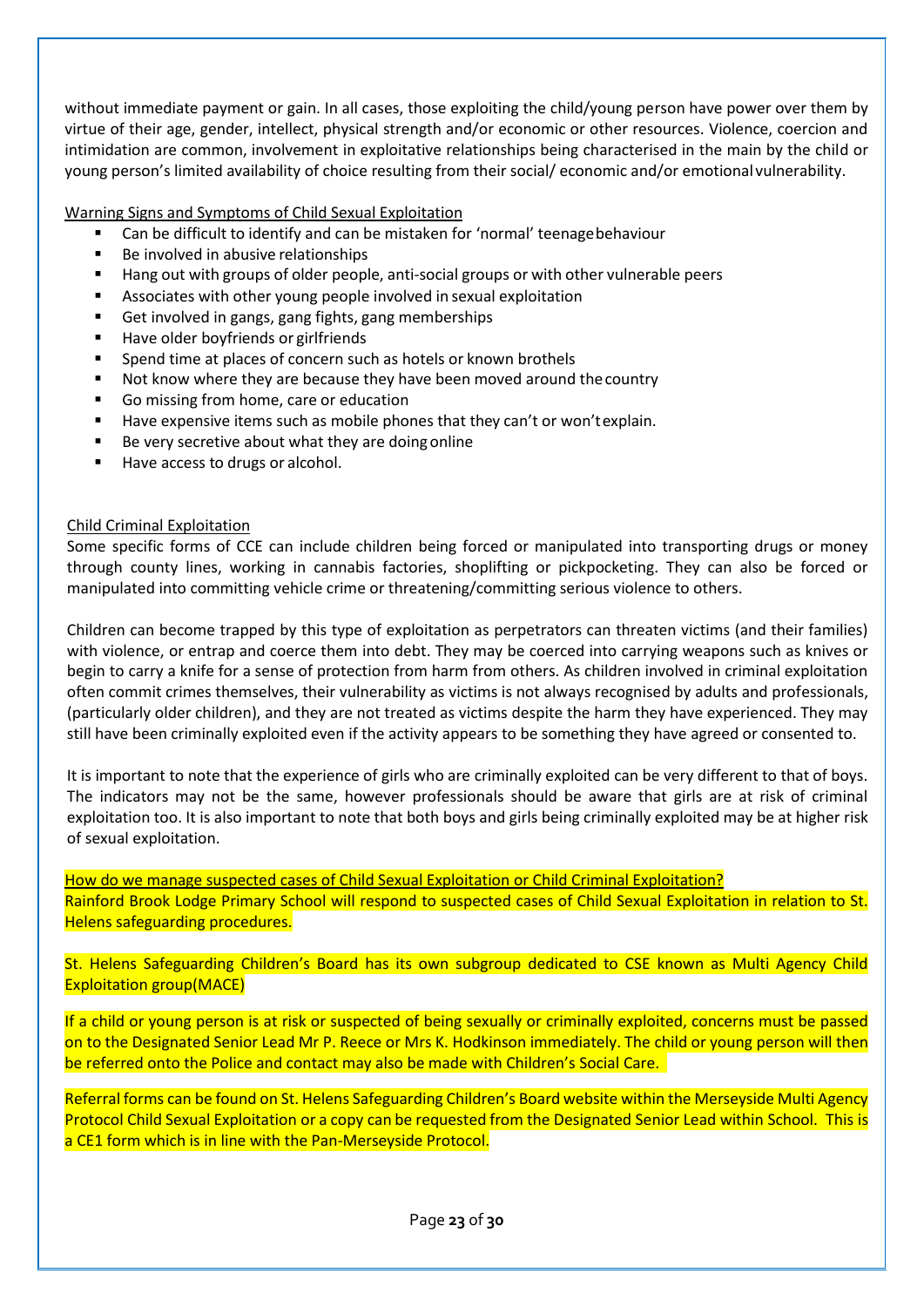### Private Fostering

Private Fostering is where a child under the age of 16 (or 18 if they have a disability) goes to live with someone who is not a close relative for 28 days or more. It is a private agreement between a parent and another adult.

A close relative includes a parent, step-parent, grandparent, brother, sister, uncle or aunt (whether blood related or through marriage). Private foster carers may be from the extended family such as a cousin or great aunt, a friend of the family, the parent of a friend of the child or someone previously unknown to the child's family.

Examples of private fostering could include:

- Children or young people who are sent to this country for education or health care by their parents from overseas.
- **EXECT** Teenagers living with a friend's family because they do not get on with their own family.
- **EXECO IDER I** Children living with a friend's family because their parents study or work involves unsociable hours, which makes it difficult to use ordinary day care or after school care.
- Children staying with another family because there has been bereavement, serious illness or their parents have divorced or separated.
- A child from overseas staying with a host family while attending school or overseas students at boarding school who do not stay with a host family during the holidays.

Education and other professionals have a duty to notify the Local Authority and Children's social care when they believe there is a private fostering arrangement and they are not satisfied that the Local Authority has been or will be notified by the parent or carer.

Private Foster carers also have a responsibility to notify the Local Authority.

If a member of staff or any individual believes that a child is being privately fostered, they must contact Children's Social Care or inform the Designate Senior Lead who will make the referral.

# E-Safety

ICT in the 21st Century is an essential resource to support learning and teaching, as well as playing an important role in the everyday lives of children, young people and adults. Consequently, at Rainford Brook Lodge Primary School, we need to build in the use of these technologies to arm our young people with the skills to access life-long learning and employment. E-safety involves pupils, staff, governors and parents making best use of technology, information, training and the E - safety policy has been created to maintain a safe online and ICT environment.

We ensure children are taught about safeguarding, including online, through teaching and learning opportunities as part of providing a broad and balanced curriculum with Relationships Health and Sex Education. (Mandatory from September 2020). Rainford Brook Lodge Primary School refer to the DfE Teaching Online Safety in School June 2019 for guidance when planning curriculum and how online safety fits within it, including supporting vulnerable pupils. (page 24) Please read this policy in conjunction with the E-safety and Anti Bullying policy. Teaching online safety and harms is also taught to children as a whole school approach through assemblies and Safer Internet Weeks as per guidance on page 26.

"As in any other area of life, children and young people are vulnerable and may expose themselves to danger - knowingly or unknowingly - when using the Internet and other digital technologies. Indeed, some young people may find themselves involved in activities which are inappropriate or possibly illegal.

"To ignore e-safety issues when implementing the requirements of Every Child Matters could ultimately lead to significant gaps in child protection policies, leaving children and young people vulnerable."

Safeguarding Children in a Digital World. BECTA 2006

Peer on Peer and Child on Child Abuse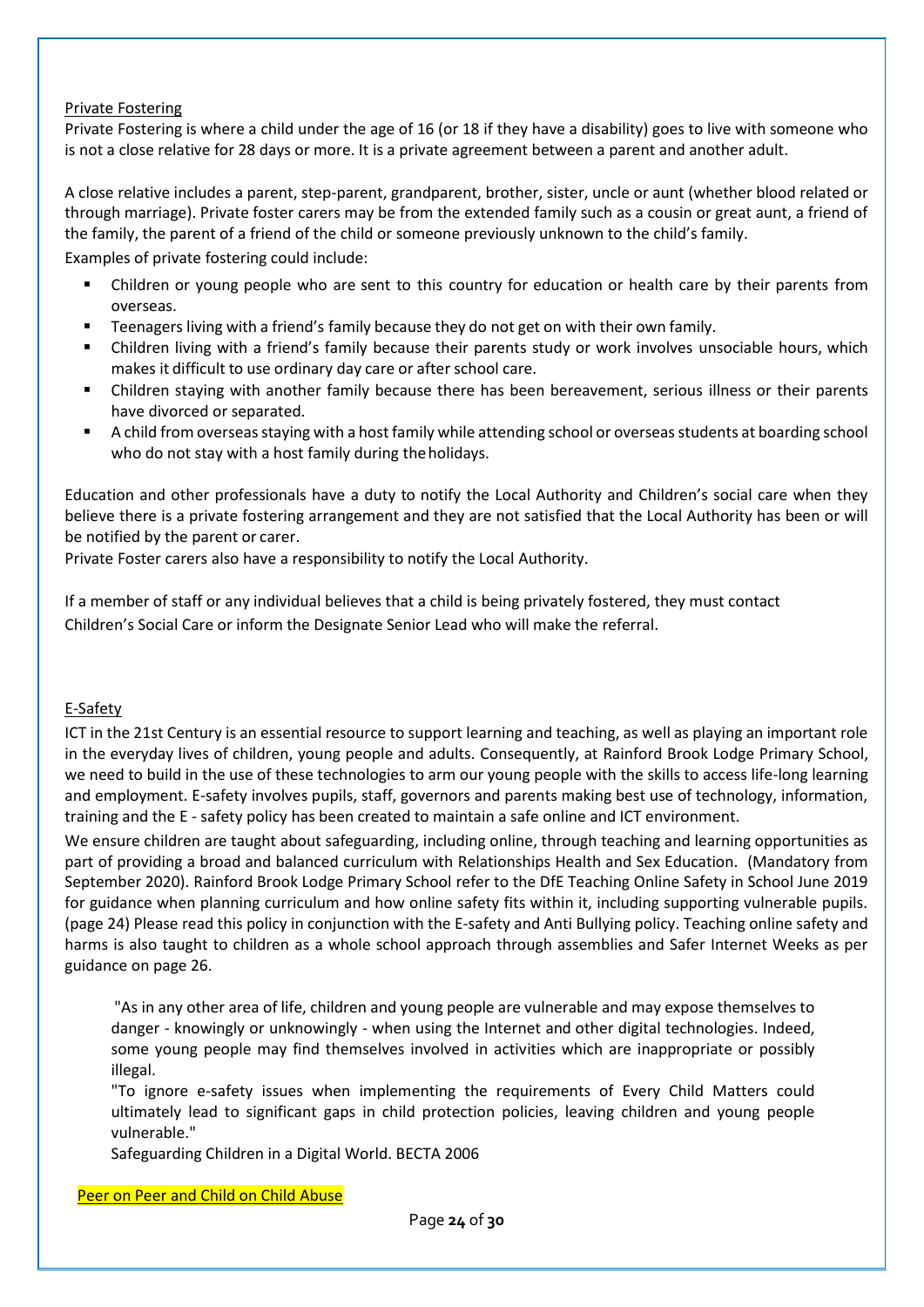At Rainford Brook Lodge Primary School, we put in place safeguards to reduce the likelihood of peer on peer allegations. There is an established ethos of respect, friendship, courtesy and kindness with a clear, high profile Behaviour Policy which sets out our expectations, rewards and consequences for unacceptable behaviour together with visible staff presence.

#### **Definition**

There is no clear boundary between incidents that must be regarded as abusive and incidents that are more properly dealt with as bullying, sexual experimentation etc. This is a matter of professional judgement.

If one child or young person causes harm to another, this must not necessarily be dealt with as abuse: bullying, fighting and harassment between children are not generally seen as child protection issues. However, it may be appropriate to regard a young person's behaviour as abusive if:

- There is a large difference in power (for example age, size, ability, development) between the young people concerned; or
- The perpetrator has repeatedly tried to harm one or more other children; or
- There are concerns about the intention of the alleged perpetrator.

If the evidence suggests that there was an intention to cause severe harm to the victim, this must be regarded as abusive whether or not severe harm was actually caused.

## Risks

Children are vulnerable to abuse by their peers. Such abuse must be taken as seriously as abuse by adults and must be subject to the same child protection procedures.

Professionals must not dismiss abusive behaviour as normal between young people and must not develop high thresholds before acting.

Professionals must be aware of the potential uses of information technology for bullying and abusive behaviour between young people.

Professionals must be aware of the added vulnerability of children and young people who have been the victims of violent crime (for example mugging), including the risk that they may respond to this by abusing younger or weaker children.

The alleged perpetrator is likely to have considerable unmet needs as well as posing a significant risk of harm to other children. Evidence suggests that such children may have suffered considerable disruption in their lives, may have witnessed or been subjected to physical o[r sexual abuse,](http://trixresources.proceduresonline.com/nat_key/keywords/sexual_abuse.html) may have problems in their educational development and may have committed other offences. They may therefore be suffering, or at risk of suffering, [Significant Harm](http://trixresources.proceduresonline.com/nat_key/keywords/significant_harm.html)  and in need of protection. Any long-term plan to reduce the risk posed by the alleged perpetrator must address their needs.

#### Protection and action to be taken

It is not enough to respond to incidents as they arise: all agencies that work with children must strive to create an environment that actively discourages abuse and challenges the attitudes which underlie it. Agencies must have a policy on bullying, and on sexual and racial harassment. They must also consider the effect of adult behaviour on children who may view them as role models.

Other policies (and more importantly their implementation) such as the Behaviour for Learning policy; Anti-Bullying policy; Mobile Phone policy; E-safety policy ensure that Rainford Brook Lodge is an environment where children can learn and play safely but also feel comfortable to tell a trusted adult if problems do arise.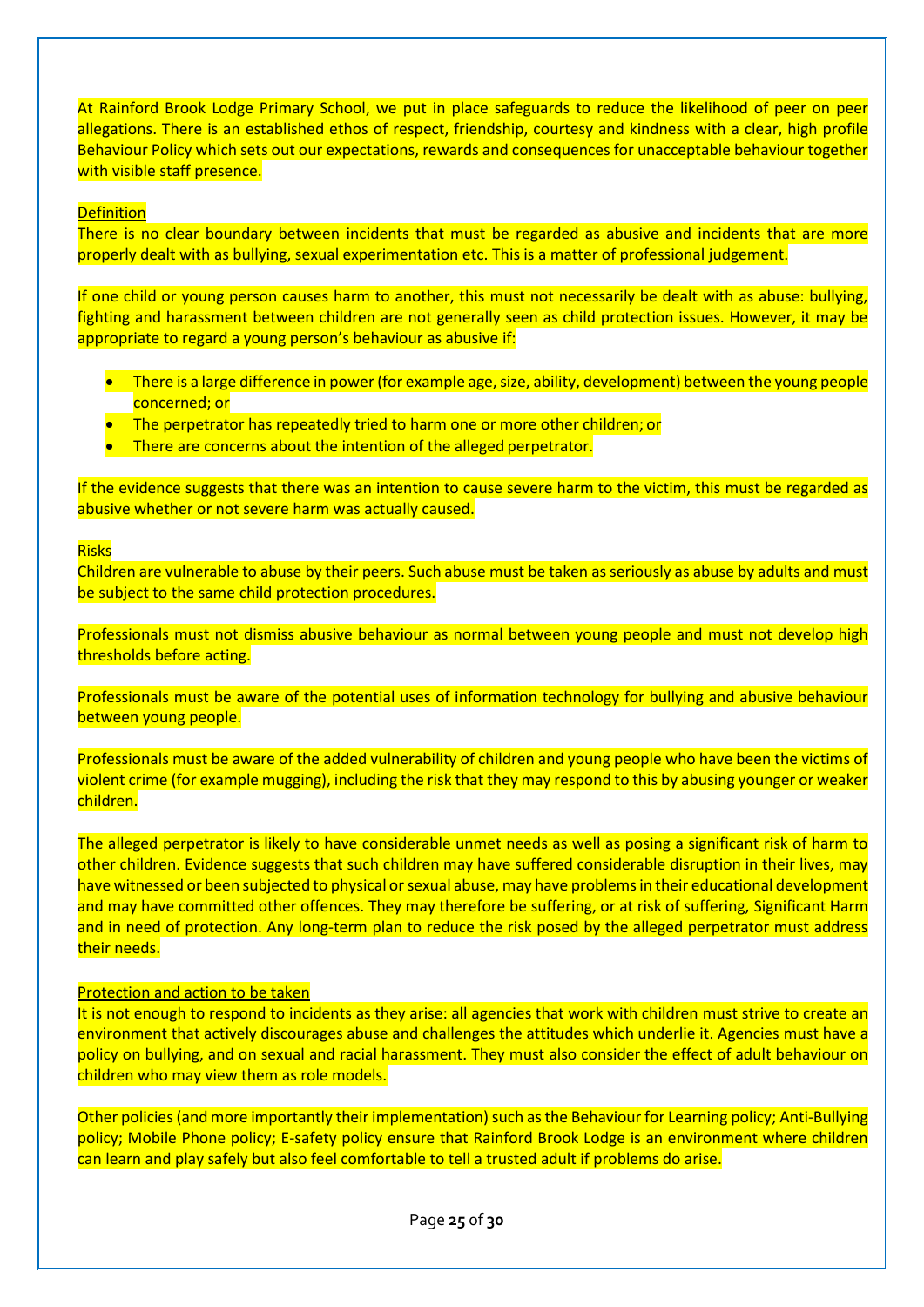Any professional who feels that a young person has abused another child or young person must notify school's child protection officer, without delay.

The Rainford Brook Lodge Primary School safeguarding team will consider:

- Whether the alleged perpetrator seems to pose a continuing risk to any child;
- How to protect any child who appears to be at immediate risk of significantharm;
- Whether Section 47 [Enquiries](http://trixresources.proceduresonline.com/nat_key/keywords/sec_47_enq.html) must be initiated (or continued if they have already begun) and how they must be handled; and
- What action must be taken in respect of the alleged perpetrator, for example arranging a risk management meeting.
- What actions will be taken to support the victim (this will depend on the nature of the abuse and the age of the child)

It is important to co-ordinate action to address these issues: no agency must initiate action that has implications for another agency without appropriate consultation unless this is unavoidable in order to protect the safety of a child.

The management of safeguarding can be further explained in the Keeping Children Safe in Education Document 2020 At Rainford Brook Lodge Primary School, our 3 safeguarding partners are:

> Local authority (LA) Clinical commissioning group within the LA Chief office of police within the LA

In cases where peer on peer abuse is identified we will follow our child protection procedures, recognising that both the victim and perpetrator will require support. At no point should allegations of peer on peer abuse be passed off as 'banter'.

We recognise that peer on peer abuse can manifest itself in many ways such as:

- Child Sexual Exploitation
- **Sexting or youth produced digital imagery**
- **Bullving**
- **Radicalisation**
- Abuse in intimate relationships
- Children who display sexually harmful behaviour
- **Gang association and serious violence**
- **Technology can be used by for bullying and other abusive behaviour**
- Child on child sexual violence and sexual harassment.
- **■** Up skirting

There are a number of factors that make children more vulnerable to peer on peer abuse: experience of abuse within their family; living with domestic violence young people in care; children who go missing; children with additional needs (SEN and/or disabilities).

Research tells is us girls are more frequently identified as being abused by their peers, girls are more likely to experience unwanted sexual touching in schools. Boys are less likely to report intimate relationship abuse. Boys report high levels of victimisation in areas where they are affected by gangs. There is an increasing evidence base emerging on the sexual exploitation of boys (both by adults and peers). We recognise that both boys and girls experience peer on peer abuse but they do so in gendered ways

Sexting

Page **26** of **30**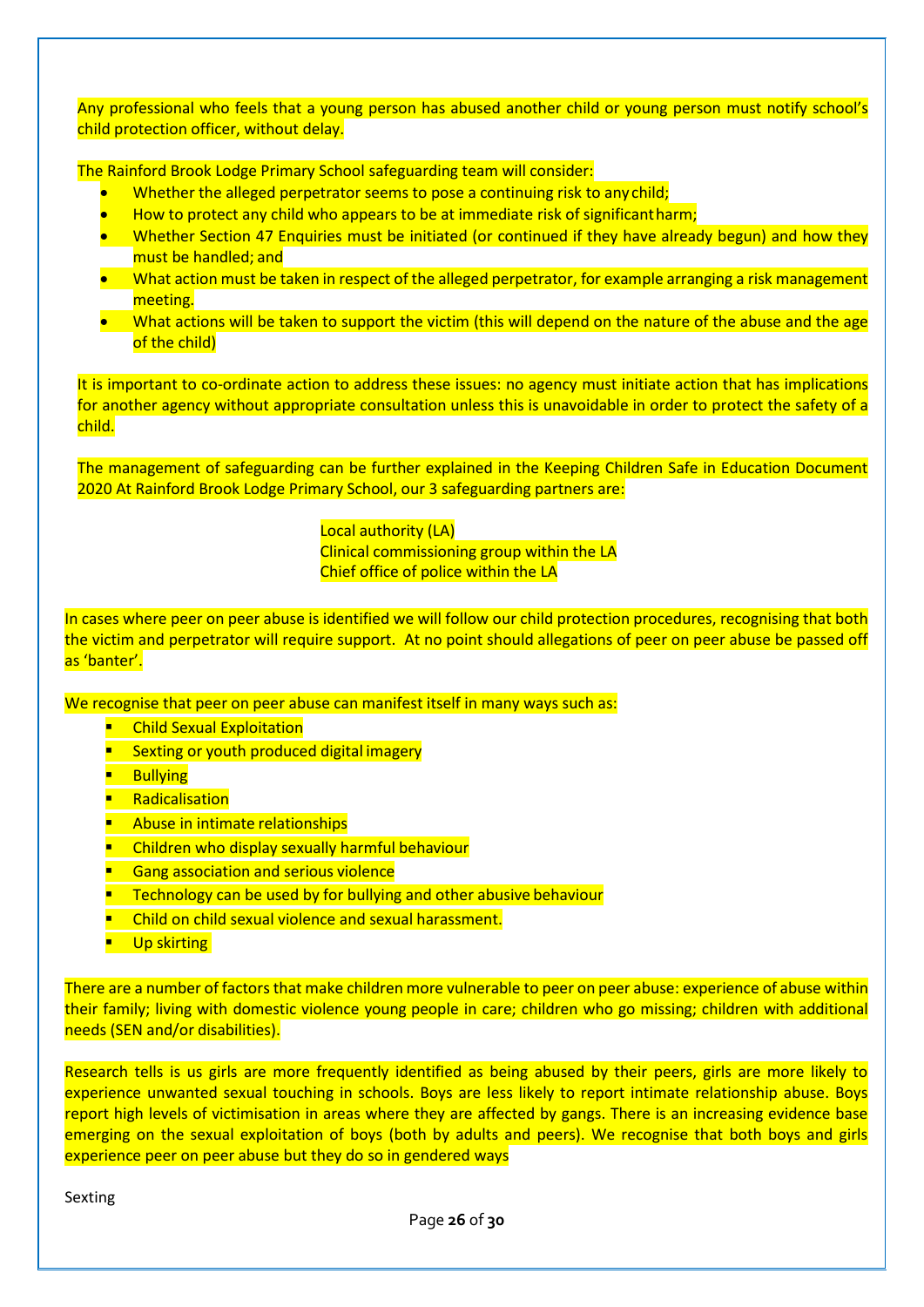The school recognises that 'sexting' is a growing concern amongst professionals and parents as it can expose children to risks, particularly if the imagery is shared further. It can lead to embarrassment, bullying and increased vulnerability to sexual exploitation. Producing and sharing images of under-18's is also illegal.

There is no clear definition of what is 'sexting' and indeed many professionals, young people and parents have different interpretations ranging from sending flirty messages to sending nude or semi-nude photographs via mobiles or over the internet.

This guidance is based on the UKCCIS Sexting in Schools and Colleges guidance 2018. The full guidance is located at UKCCIS 2018 Guidance. This guidance covers:

- A person under the age of 18 creates and shares sexual imagery of themselves with a peer under the age of 18
- A person under the age of 18 shares sexual imagery created by another person under the age of 18 with a peer under the age of 18 or an adult
- A person under the age of 18 is in possession of sexual imagery created by another person under the age of 18 It does not cover:
- The sharing of sexual imagery of people under 18 by adults as this constitutes child sexual abuse and schools must always inform the police and CSC.
- Young people under the age of 18 sharing adult pornography or exchanging sexual texts which don't contain imagery.

The term youth produced sexual imagery has been adopted to provide some clarity and to distinguish it from imagery where there are adults involved in some manner.

The purpose of this guidance is to make expectations clear to pupils and their parents and carers as well as to be clear to staff about the school's policy and procedure in responding to incidents.

This policy forms part of our school's safeguarding arrangements and our response to concerns about 'sexting' will be guided by the principle of proportionality and our primary concern at all times is the welfare and protection of the children and young people involved.

The school recognises that it is an offence under the Sexual Offences Act 2003 to possess, distribute, show and make indecent images of children (a child being under 18 year) but it does not define what is indecent.

However, the police accept that the law which criminalised indecent images of children was created before the technological advances of today and it originally sought to protect children from adults. It was not intended to criminalise children. Despite this, children who share sexual imagery of themselves or peers are breaking the law and therefore we will seek to manage this type of case appropriately.

All professionals including the National Police Chiefs Council agree that incidents involving youth produced imagery must primarily be treated as a safeguarding issue. It is agreed that we must not unnecessarily criminalise children as the consequence of this can be significant in terms of their life chances in adulthood. Where children do share images, it is often as a result of natural curiosity and exploring relationships and in the context of the digital world we live in. The school is therefore empowered to deal with the majority of these incidents without involving the police.

# Up-skirting

The school recognises that up skirting is a growing concern amongst professionals and parents and it can expose children to risks. Definition of Up skirting: Up skirting is typically when a photograph is taken under a person's clothing without them knowing, for sexual gratification or to cause the victim humiliation, distress or harm.

Victims will be re-assured and taken seriously and supported and kept safe. The referral process will take place as set out in paragraph 36 in Part one of the KCSE. If staff are in any doubt they would speak to the DSL or Deputy DSL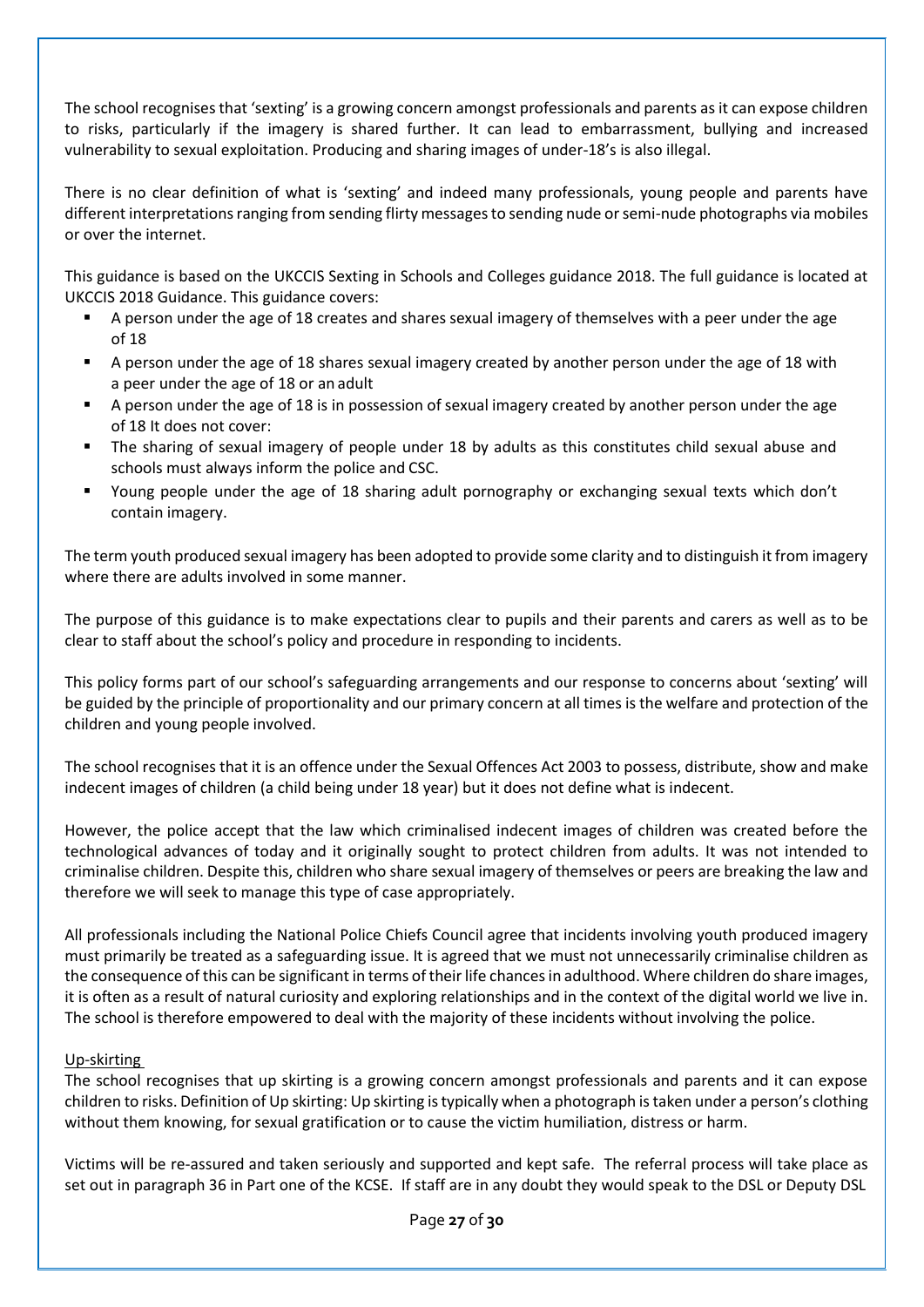The school may become aware of the issue in a variety of ways i.e. from the child direct, a friend of parent or a member of staff. We recognise that the child is likely to be very embarrassed and worried about what might happen. We also recognise the pressure that is on a child can be under to take part in sharing such imagery but we will reassure them they are not on their own and will help and support them. We will also help them to understand what has happened and the context for the concerns. We will also discuss issues of consent and trust within healthy relationships.

All incidents will be followed in line with our safeguarding and child protection policy. Where an incident comes to our attention:

- The incident will be reported to the Designated Safeguarding Lead (DSL) as soon as possible.
- An initial meeting with the appropriate school staff will be held to:
- Establish if there is immediate risk & what further information is needed, whether or not the imagery has been shared
- Consider facts about the children involved which could influence a risk assessment.
- A meeting with the young person will be held (if appropriate)
- Parents will generally be informed at an early stage

An immediate referral to children's social care and/or the police must be made if at the initial stage:

- The incident involves an adult
- The child has been coerced, blackmailed or groomed or if there are concerns about capacity to consent
- If the sexual acts are unusual for the developmental age or violent
- Children under 13 years are involved
- The child is at immediate risk e.g. suicidal or self-harming

Where the above do not apply then the school will generally deal with this matter without involving the police or children's social care although this will be subject to review.

This decision is made where we are confident that we have sufficient information to assess and manage any risks within our pastoral support and disciplinary framework. The decision will be made by the DSL and others as appropriate and will be recording.

# Child on child sexual violence and sexual harassment

At Rainford Brook Lodge Primary School we have an effective preventative education programme with a whole school approach that prepares children for life in modern Britain. We have a clear set of values and standards, and these will be upheld and demonstrated throughout all aspects of school life. This is underpinned by the school's behaviour policy and pastoral support system, and by a planned programme of evidence-based content delivered through the whole curriculum. The curriculum has been developed according to the appropriate age and stage of development. (especially when considering SEND children and their cognitive understanding), and may tackle such issues as:

- healthy and respectful relationships;
- what respectful behaviour looks like;
- gender roles, stereotyping, equality;
- body confidence and self-esteem;
- prejudiced behaviour;
- that sexual violence and sexual harassment is always wrong;
- addressing cultures of sexual harassment.

We follow guidance in Part 5 of the Keeping Children Safe in Education 2020 on how we must respond to reports of child on child sexual violence and sexual harassment.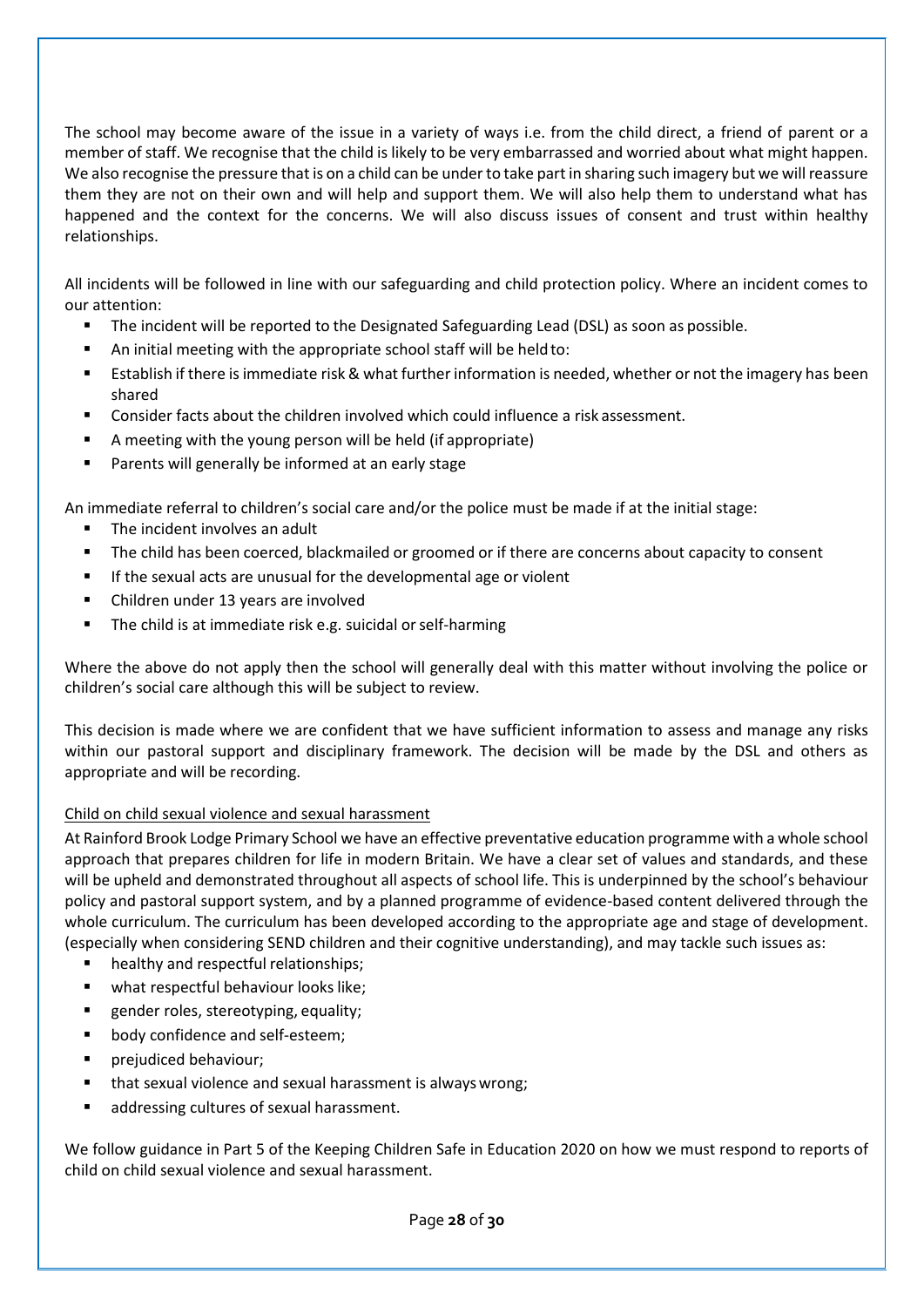Further information can be found in the extra publication on sexual violence and harassment between children in schools and colleges - Sexual violence and sexual harassment between children in schools and colleges which covers:

- what sexual violence and sexual harassment is
- schools' and colleges' legal responsibilities
- a whole school or college approach to safeguarding and child protection
- how to respond to reports of sexual violence and sexual harassment.

#### Serious Violent Crime

Staff have been made aware of indicators which may signal that children are at risk from or involved with serious violent crime. This may be:

- Increased absence from school
- A change in friendships or relationships with older individuals or groups
- A significant decline in performance
- Signs of self-harm
- Significant change in wellbeing
- Signs of assault, or unexplained injures
- Unexplained gifts or new possessions could also indicate that individuals are involved with criminal networks or gangs.

Further advice for schools is provided in the Home Office's Preventing Youth Violence and Gang Involvement March 2015 Criminal Exploitation of Children and Vulnerable Adult's County Lines Guidance Sept 2018.

#### Mental Health

Staff are well placed to identify behaviour suggestive of a mental health problem or being at risk of developing one. Mental health problems can be an indicator of abuse, neglect or exploitation and this is recognised by staff.

Key reference documents are:

- Preventing and Tackling Bullying DfE (DfE July '17)
- Mental health and behaviour in schools (DfE Nov '18)
- Promoting children and Young people's emotional health and well-being (Public Health England)
- Behaviour for Learning Policy
- Anti-Bullying Policy

Aspects of positive relationships are taught in the new Relationships and Sex Education which is compulsary from Sept 2020 – at the heart of this is a focus on keeping children safe, and school can play an important role in preventative education.

Other school documents that relate to this policy:

Child Protection flow chart

Allegations Procedures

Confidential Reporting/Whistleblowing Policy

Keeping Children Safe in Education 2020

E – Safety Policy

Working Together to Safeguard Children 2018

Inspecting Safeguarding in the Early Years – Ofsted

Page **29** of **30**